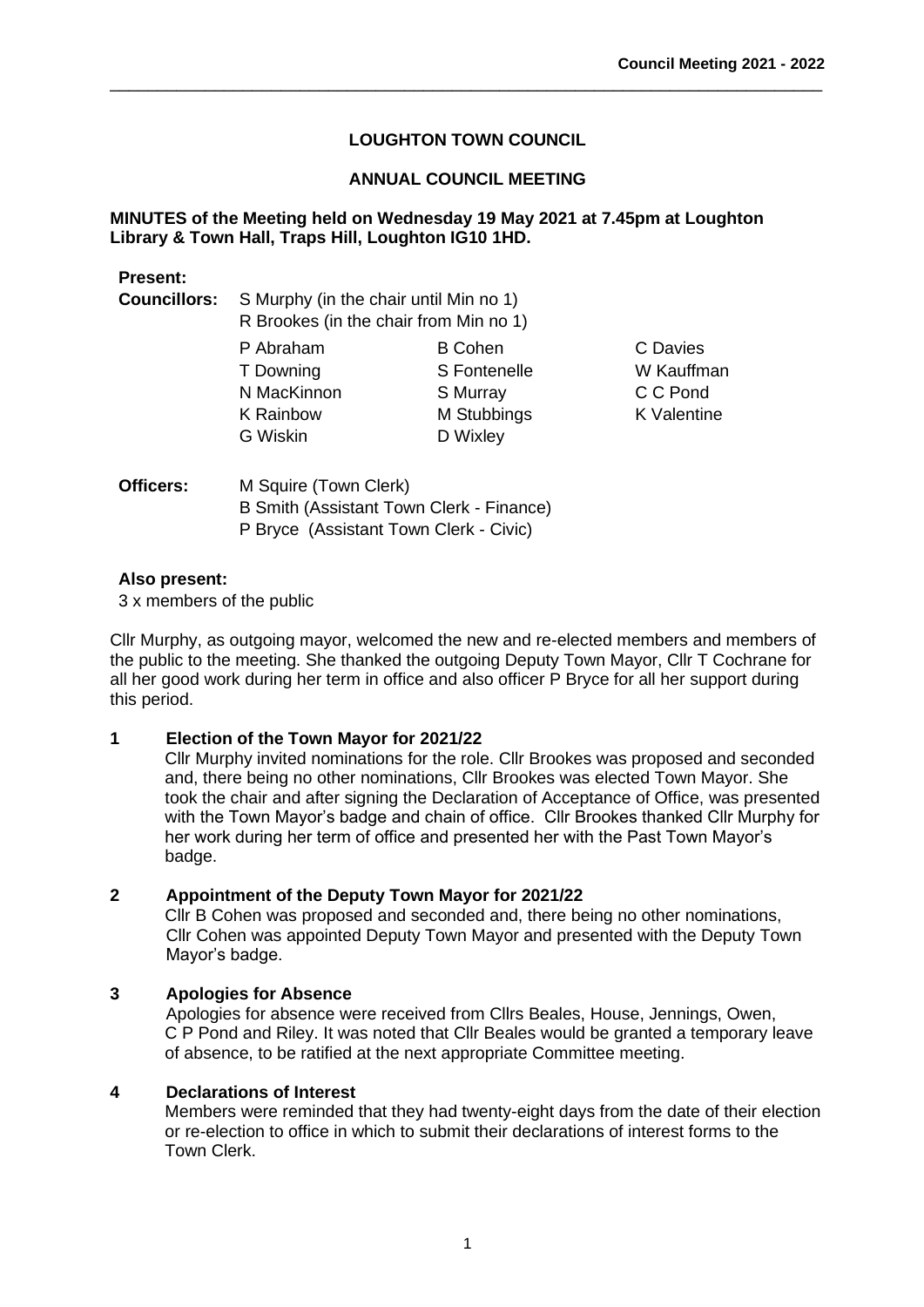### **5 Confirmation of Minutes**

The minutes of the meeting held on 28 April 2021 were CONFIRMED as a correct record and signed by the Chairman.

\_\_\_\_\_\_\_\_\_\_\_\_\_\_\_\_\_\_\_\_\_\_\_\_\_\_\_\_\_\_\_\_\_\_\_\_\_\_\_\_\_\_\_\_\_\_\_\_\_\_\_\_\_\_\_\_\_\_\_\_\_\_\_\_\_\_\_\_\_\_\_\_\_\_\_

#### **6 Appointment of Members, and Election of Chairman and Vice Chairman, of Council Committees for 2021/22**

#### **6.1 Planning and Licensing Committee**

Cllrs P Abraham, S Murphy, K Rainbow, J Riley and G Wiskin were nominated and appointed to the Planning and Licensing Committee. Cllr T Downing was elected Chairman and Cllr C Davies Vice Chairman.

### **6.2 Recreation Committee**

Cllrs L House, S Fontenelle, N MacKinnon, S Murray, and M Stubbings were nominated and appointed to the Recreation Committee. Cllr D Wixley was elected Chairman and Cllr K Valentine Vice Chairman.

#### **6.3 Environment and Heritage Committee**

Cllrs P Beales, B Cohen, S Fontenelle, K Valentine and G Wiskin were nominated and appointed to the Environment and Heritage Committee. Cllr C C Pond was elected Chairman and Cllr C P Pond Vice Chairman.

#### **6.4 Resources and General Services Committee**

Cllrs R Brookes, B Cohen, W Kauffman, S Murray, and M Stubbings were nominated and appointed to the Resources and General Services Committee. Cllr J Jennings was elected Chairman and Cllr M Owen Vice Chairman.

All committees consist of seven members.

**6.5** In accordance with Standing Order 5e it was AGREED that Nomination of up to three persons per political group authorised to make substitutions.

It was agreed that Cllr R Brookes would be included on the bank signatories.

#### **7 Nomination of Council Representatives for 2021/22**

**7.1** The Council representatives on outside bodies for 2021/22 were AGREED as below:

| Organisation                                                                       | 2021/22 representative(s)                                    |
|------------------------------------------------------------------------------------|--------------------------------------------------------------|
| <b>Lopping Endowment</b>                                                           | J Jogia (as District Councillor)                             |
| <b>Essex Association of Local Councils (EALC) - Epping</b><br><b>Forest Branch</b> | Cllrs C C Pond and Wixley<br>and Town Clerk                  |
| <b>Local Councils' Liaison Committee</b>                                           | Cllrs C C Pond and Wixley<br>and Town Clerk                  |
| <b>EALC - Larger Local Councils Forum</b>                                          | <b>Cllr Wixley</b>                                           |
| <b>Tree Wardens</b> (appointed by Epping Forest Countrycare)                       | Cllrs Cohen, Davies, Wiskin<br>and Wixley                    |
| <b>Loughton Broadway Town Centre Partnership</b>                                   | Cllrs Cohen, Davies, Fontenelle,<br>Murphy, Owen and Rainbow |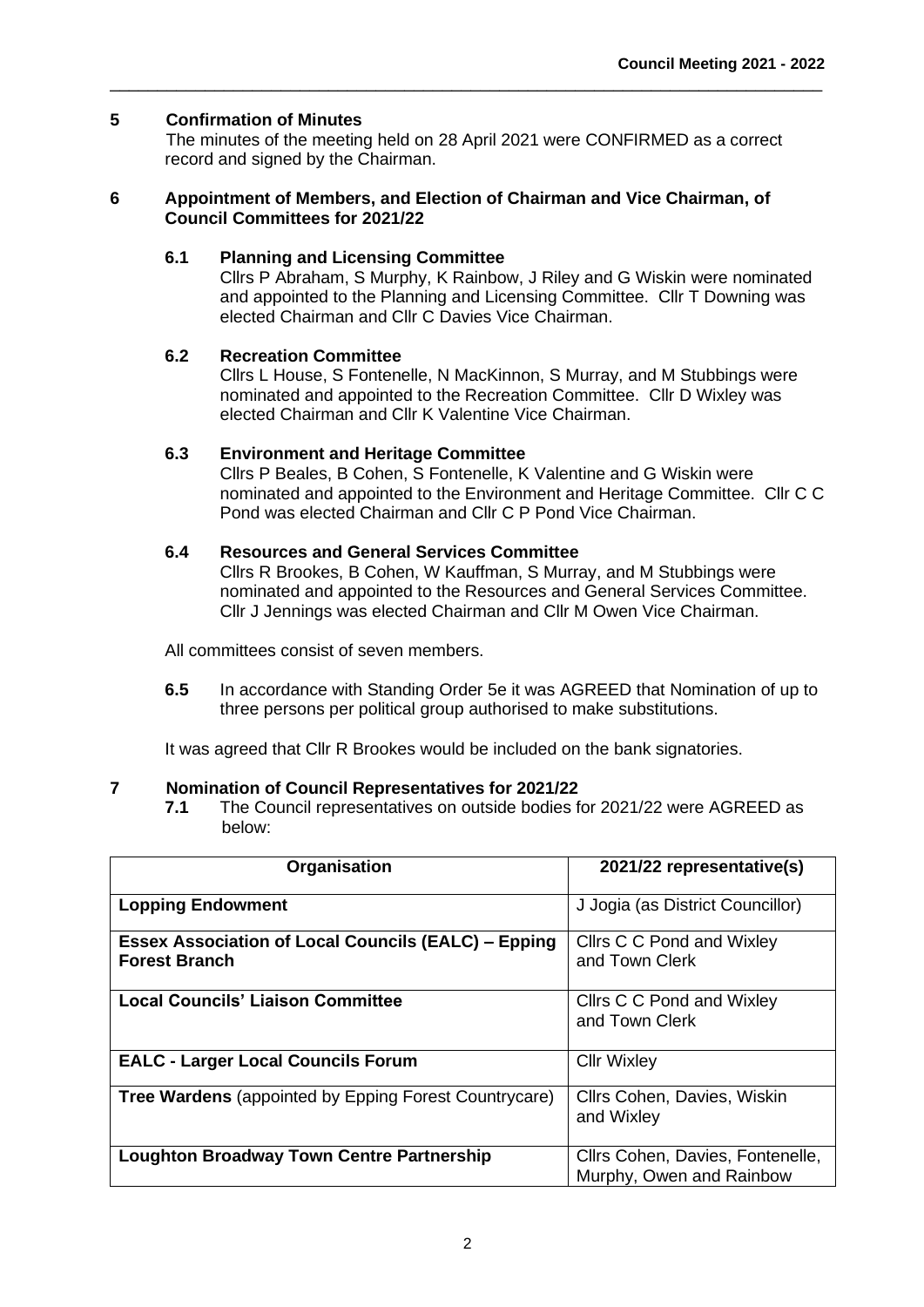| <b>Citizens Advice Epping Forest District - Management</b><br><b>Committee</b> | <b>Cllrs Jennings and MacKinnon</b> |
|--------------------------------------------------------------------------------|-------------------------------------|
| <b>Essex Police local community meetings</b>                                   | <b>Clirs Fontenelle and Wixley</b>  |
| <b>Roding Valley Nature Reserve Consultative Group</b>                         | <b>Cllr Wixley</b>                  |

\_\_\_\_\_\_\_\_\_\_\_\_\_\_\_\_\_\_\_\_\_\_\_\_\_\_\_\_\_\_\_\_\_\_\_\_\_\_\_\_\_\_\_\_\_\_\_\_\_\_\_\_\_\_\_\_\_\_\_\_\_\_\_\_\_\_\_\_\_\_\_\_\_\_\_

### **7.2 To review arrangements for reporting back on the activities of outside bodies**

The Council AGREED that the current practice whereby representatives were requested to provide a written report, to be attached to the next Council agenda, on meetings which they have attended, should continue. It was NOTED that a verbal report could be made on meetings attended within ten days of the Council meeting and that members were also requested to provide an annual report for the final Council meeting of the municipal year where appropriate.

### **7.3 Joint Standards Committee**

The Council APPOINTED Cllr C C Pond as its representative on the Joint Standards Committee for 2021/22 with Cllr Davies as his substitute.

### **7.4 Grievance Hearing and Disciplinary Appeal Panels**

Cllr Davies was APPOINTED a third member to sit on both the Grievance Hearing Panel and the Disciplinary Appeal Panel.

### **8 Membership of Internal Council Groups**

To confirm or amend the membership of the following internal groups:

**8.1 Strategy and Staff Group** (includes the Complaints Panel) Membership: Town Mayor, Deputy Town Mayor, Chairman of each committee and Cllr Murray as representative from the minority group.

### **8.2 Financial Assistance Working Group**

Membership: Chairman and Vice Chairman of the Resources and General Services Committee and Cllr Murray.

**8.3 Roding Valley Recreation Ground Improvements Project Working Group** Membership: Chairman and Vice Chairman of the Recreation Committee and Cllrs Brookes and Murray.

### **9 General Power of Competence**

The Council AGREED to adopt the General Power of Competence in the forthcoming Civic Year. It was noted that there are a few exceptions, where other legal powers may be appropriate. E.g. Allotments and Small Holdings.

### **10 Confirmation of Standing Orders**

The Council AGREED and confirmed the Town Council's Standing Orders.

### **11 Confirmation of Financial Regulations**

The Council AGREED and confirmed the Town Council's Financial Regulations.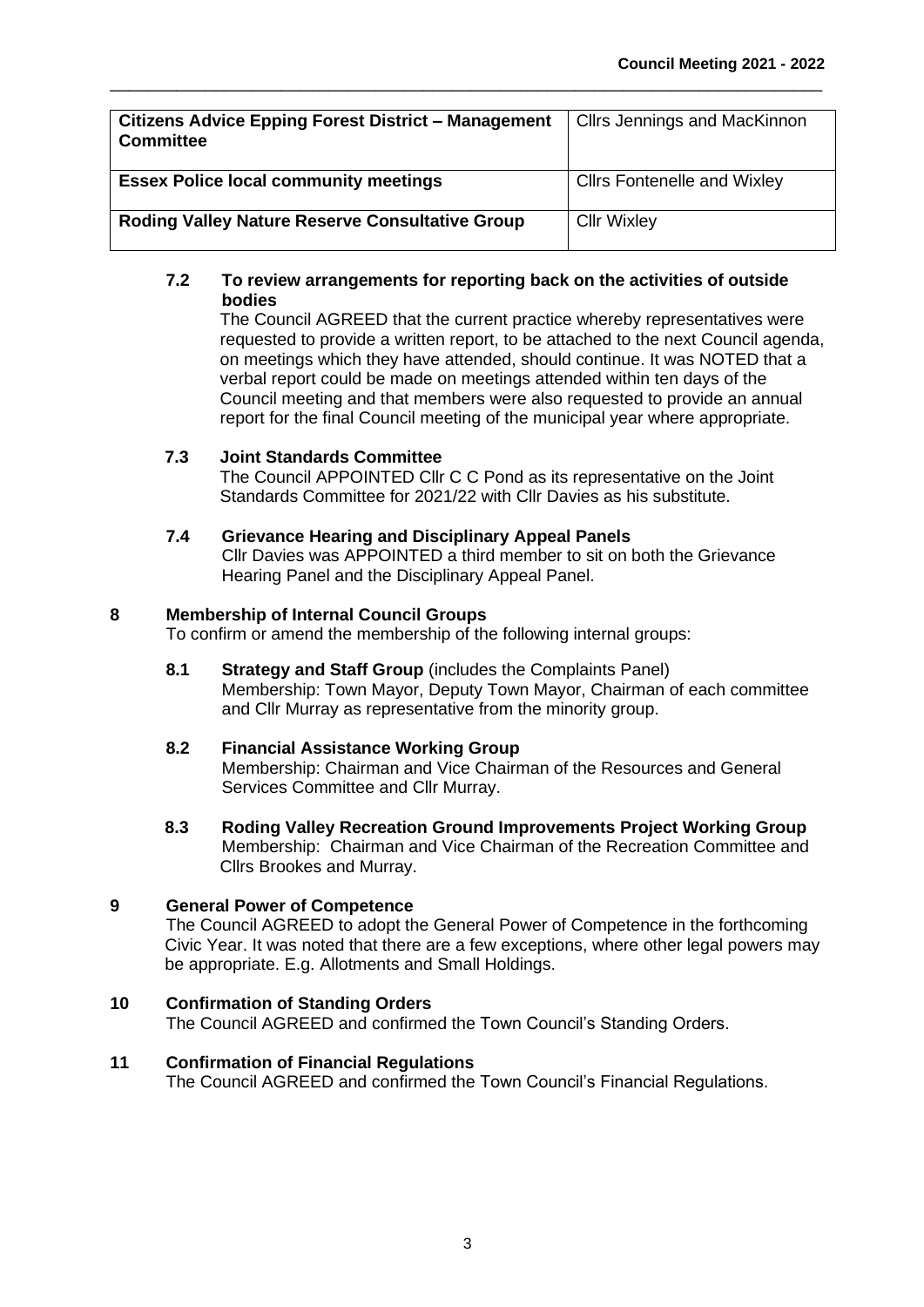### **12 Year End Financials 2020/21**

### **12.1 Annual Governance and Accountability Return (AGAR) for the year ending 31 March 2021, including**

\_\_\_\_\_\_\_\_\_\_\_\_\_\_\_\_\_\_\_\_\_\_\_\_\_\_\_\_\_\_\_\_\_\_\_\_\_\_\_\_\_\_\_\_\_\_\_\_\_\_\_\_\_\_\_\_\_\_\_\_\_\_\_\_\_\_\_\_\_\_\_\_\_\_\_

- (i) The Council AGREED AGAR (Section 1) for the Year ended 31 March 2021
- (ii) The Council AGREED AGAR (Section 2) for the Year ended 31March 2021
- (iii) The Council AGREED AGAR NOTING that the internal auditor has completed and signed the Annual Internal Audit Report on page 3 of the Annual Governance and Accountability Return 2020/21.

### **12.2 Annual Accounts**

The Council APPROVED the Annual Accounts for the Year ended 31 March 2021. This statement of accounts has been prepared in accordance with the Local Audit and Accountability Act 2014 and the Accounts and Audit Regulations 2015, i.e. on an income and expenditure basis with a statement of balances and complies with Proper Practices in completing Sections 1 and 2 of the Annual Governance and Accountability Return.

#### **13 Town Mayor's / Town Clerk's Report**

The Town Clerk reminded all Councillors to complete their Declarations of Interest forms and return by email. These are required to be completed and returned 28 days from date of election.

#### **14 Loughton Town Council's 25 Years**

A presentation of thanks was given to Cllr C C Pond in recognition of Loughton Town Council's 25 years since inauguration in 1996.

> **Signed: .……………………………………… Date: 13 July 2021**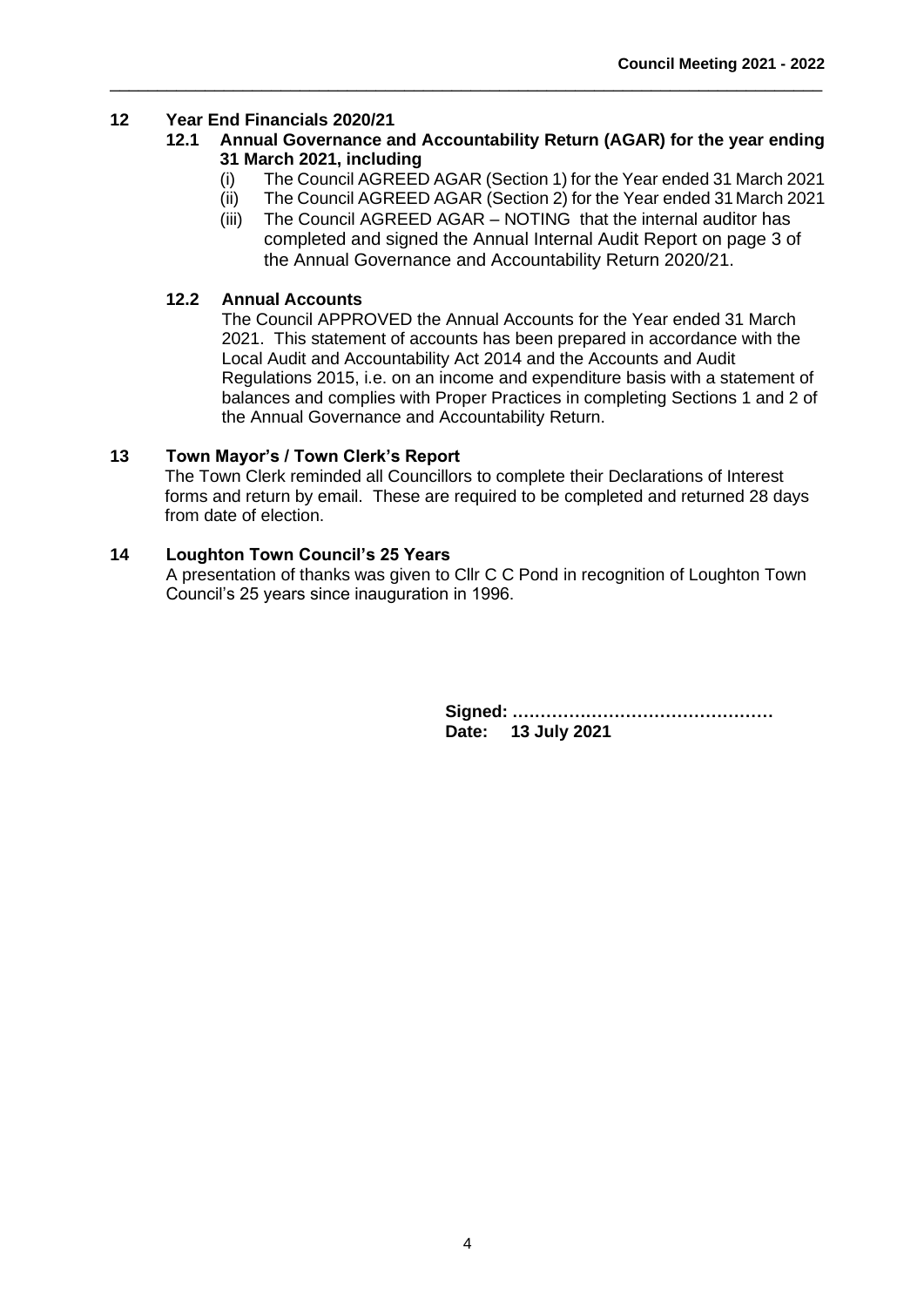\_\_\_\_\_\_\_\_\_\_\_\_\_\_\_\_\_\_\_\_\_\_\_\_\_\_\_\_\_\_\_\_\_\_\_\_\_\_\_\_\_\_\_\_\_\_\_\_\_\_\_\_\_\_\_\_\_\_\_\_\_\_\_\_\_\_\_\_\_\_\_\_\_\_\_

### **COUNCIL MEETING**

### **MINUTES of the Meeting held on Tuesday 13 July 2021 at 7.45pm at Loughton Library & Town Hall, Traps Hill, Loughton IG10 1HD.**

#### **Present:**

**Councillors:** R Brookes (in the chair)

| <b>B</b> Cohen | T Downing          |
|----------------|--------------------|
| L House        | W Kauffman         |
| S Murphy       | S Murray           |
| C C Pond       | C P Pond           |
| M Stubbings    | <b>K</b> Valentine |
| D Wixley       |                    |
|                |                    |

**Officers:** M Squire (Town Clerk) P Bryce (Assistant Town Clerk - Civic)

### **15 Apologies for Absence**

Apologies for absence were received from Cllrs P Beales, C Davies, J Jennings and J Riley.

### **16 Declarations of Interest**

Cllr K Valentine declared a non-pecuniary interest in Agenda item 11 NEPP Sunday Restrictions – The Drive as a local resident. Cllr C C Pond declared a non-pecuniary interest in Agenda items relating to Essex County Council and EFDC as he is a member of both councils. Cllr W Kauffman declared a non-pecuniary interest in Agenda item 6 Thames Water as his family's property was affected by flooding.

### **17 Confirmation of Minutes**

The minutes of the meeting held on 19 May 2021 were CONFIRMED as a correct record and signed by the Chairman.

### **18 Public Representations**

None were received.

**19 Questions Without Discussion**  None were received.

### **20 Thames Water**

The Town Clerk reported that the representative that was due to attend, was unable to do so, as his company's Covid-19 policy currently forbade him to attend 'face to face' meetings. However the representative did produce a written report on the Loughton Water Network Issues, which was distributed to members. However the report did not cover all the questions raised by members. Members agreed to take up Thames Water's representative offer of a further Zoom meeting to be held outside the formal committee meetings.

Members nominated a small number of ward councillors, and the Town Clerk would approach a few local residents (interested parties) to attend the Zoom meeting with the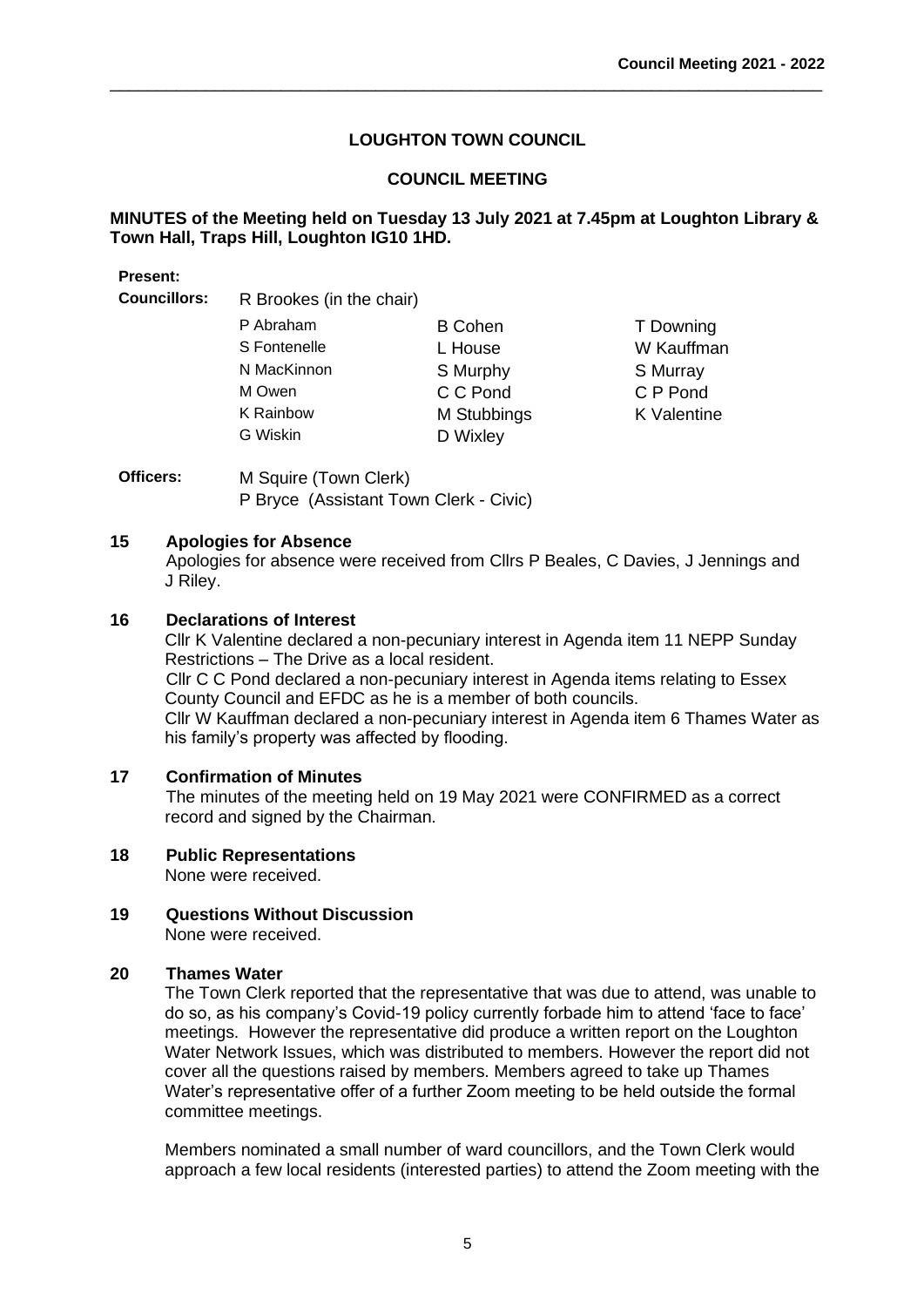Thames Water representative and a number of questions were agreed to be put forward. Cllrs R Brookes, B Cohen, S Murray, C C Pond, J Jennings, N MacKinnon and W Kauffman were nominated to take part in the Zoom meeting.

\_\_\_\_\_\_\_\_\_\_\_\_\_\_\_\_\_\_\_\_\_\_\_\_\_\_\_\_\_\_\_\_\_\_\_\_\_\_\_\_\_\_\_\_\_\_\_\_\_\_\_\_\_\_\_\_\_\_\_\_\_\_\_\_\_\_\_\_\_\_\_\_\_\_\_

### **21 Town Mayor's / Town Clerk's Report**

The Town Clerk reported that the work being carried out at the Cemetery to lay new water pipes throughout had been completed. A full report will be provided at the next Environment & Heritage Committee meeting.

The Town Mayor reported that the Deputy Town Mayor had attended the official opening of the window showroom in Loughton High Road and the official opening of the new mobility path and entrance and open day at GROW Community Garden. The Town Mayor also reported that she had attended the Loughton Masonic Centre to recognise the invaluable work of the NHS, Social Care and Frontline Workers Day during the pandemic.

### **22 Climate Change Motion**

The Council AGREED to a motion to support measures to combat climate change tabled by Cllrs Murray and C C Pond as follows:

- 1. To acknowledge national and international opinion in declaring a climate emergency.
- 2. To record the urgent need for local and global reductions in carbon emissions.
- 3. To recognise the influence the Town Council has and resolve to do everything within its power to reduce unsustainability.
- 4. To follow the County and District Councils and work alongside them so as to become carbon neutral by 2030.
- 5. In principle to oppose unsustainable initiatives in Loughton of whatever kind.
- 6. To encourage and support the wider community to oppose unsustainability.

The Town Clerk reported that the Epping Forest District Council (EFDC) Climate Change Officer had contacted him with a view to setting up a knowledge forum for Parish and Town councils to support each other with the development of climate change strategies. The Town Council AGREED with this way forward.

### **23 NALC – Remote Meetings**

Members NOTED that NALC are urging the Government to make remote meetings a permanent option.

#### **24 Christmas Window Competition 2021**

Members reviewed the existing rules and agreed that the RGS Committee should make the competition less formal and confirmed that it is to be advertised in the next autumn issue of the 'Think Loughton' newsletter.

#### **25 North Essex Parking Partnership (NEPP) – Sunday Restrictions – The Drive - Loughton**

Members AGREED to support evidence from residents and resolved that parking restrictions should extend to cover the shopping opening hours on a Sunday. The Council asked the Town Clerk to fill out an application form and request the North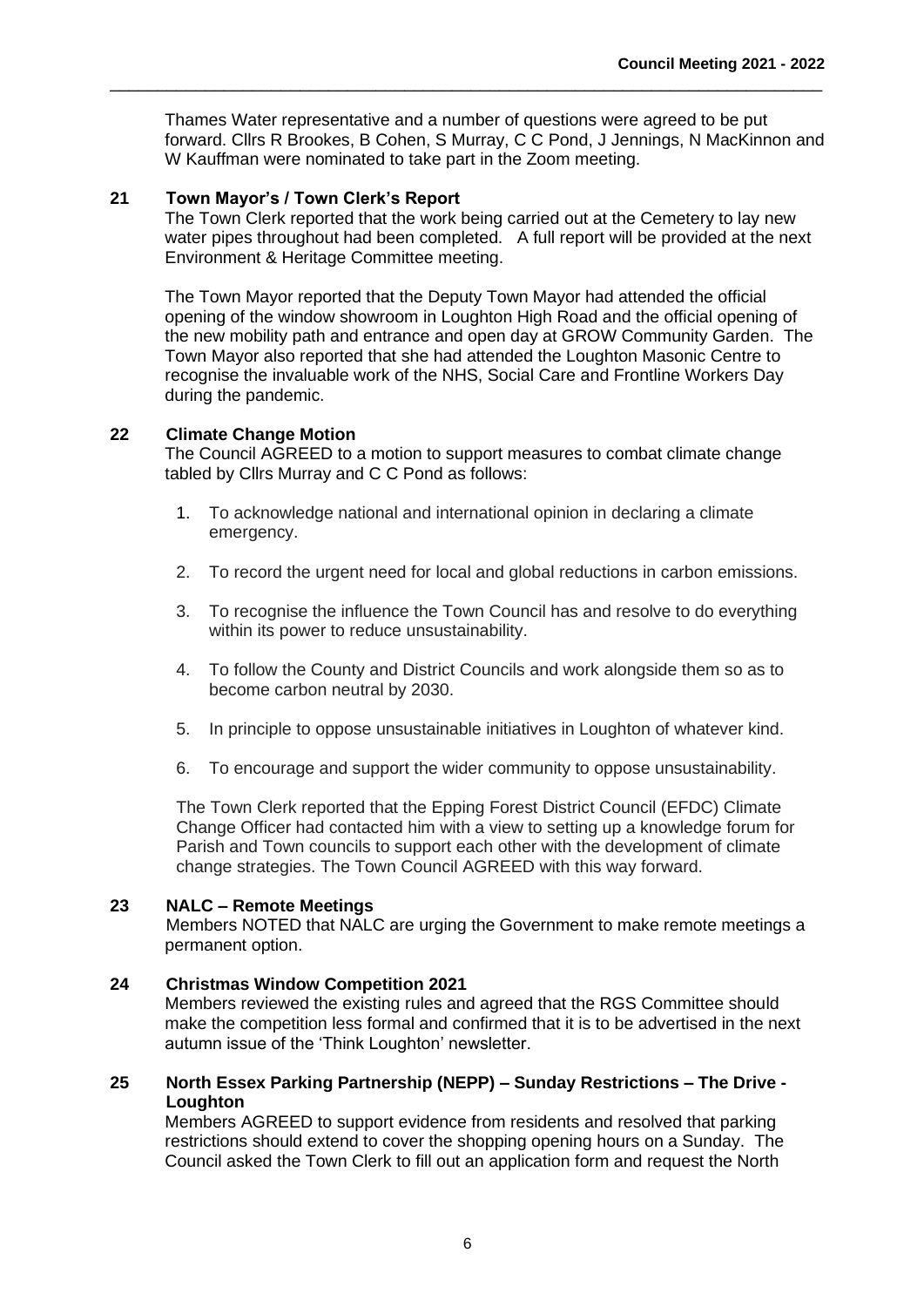Essex Parking Partnership (NEPP) to change the restrictions. The NEPP officer would be asked for advice to implement the best possible option in the circumstances.

\_\_\_\_\_\_\_\_\_\_\_\_\_\_\_\_\_\_\_\_\_\_\_\_\_\_\_\_\_\_\_\_\_\_\_\_\_\_\_\_\_\_\_\_\_\_\_\_\_\_\_\_\_\_\_\_\_\_\_\_\_\_\_\_\_\_\_\_\_\_\_\_\_\_\_

### **26 Murray Hall - Use as a vaccination centre**

The Council NOTED that the NHS have informed us that the Murray Hall will be returned to the Town Council as from 26 July 2021 and that the Hall will be returned to normal use for regular and casual hirers.

### **27 Reports from Committees**

#### **27.1 Planning and Licensing**

The report of the meetings held on 24 May, 7 and 21 June, and 5 July 2021 were NOTED.

### **27.2 Recreation**

The report of the meeting held on 2 June 2021 was NOTED.

### **27.3 Environment and Heritage**

The report of the meeting held on 23 June 2021 was NOTED.

**27.4 Resources and General Services** The report of the meeting held on 30 June 2021 was NOTED.

### **28 Reports from Members on Outside Organisations**

**28.1** Written report on the following meeting was NOTED

- (i) Report from the Zoom meeting of the Broadway Town Centre Partnership held on Thursday 17 June 2021 – Deborah Taylor, Services Officer.
- **28.2** An oral report on the Local Councils' Liaison Committee, held on 8 July 2021 was provided by Cllr D Wixley and the following reports were NOTED
	- (ii) a) Local Plan Briefing session on Main Modifications Consultation & b) Qualis Community Interest Company (CIC) presentation.

### **29 Loughton Library / Town Hall**

An additional private session on the implications to the Town Council regarding the future of the Town Hall was not deemed necessary as the ensuing discussion was general in nature and did not focus specifically on contractual or staffing matters.

The Library consultation had attracted much opposition; many questions remain unanswered

- $\triangleright$  The plans do not meet the needs of the library users and community groups.
- $\triangleright$  Existing floorplan space reduced by 20%.
- ➢ Damage to the environment caused by the large scale of the development.
- ➢ Multi storey 5 tier building not in keeping with surroundings.
- ➢ Information lacking on storage space.
- ➢ Information lacking on parking facilities for Library staff, Jazz Archive staff, Town Council staff.
- ➢ Information lacking on the temporary rehousing of current library occupants, including Town Council staff.

Specifically, concern was raised that the new location of the Town Council office would become the reception desk for the Library, for all matters unconnected to Town Council work.

AGREED to oppose through future ECC and EFDC meetings and via Town Council, Planning and Licencing Committee meetings the damage that would inevitably be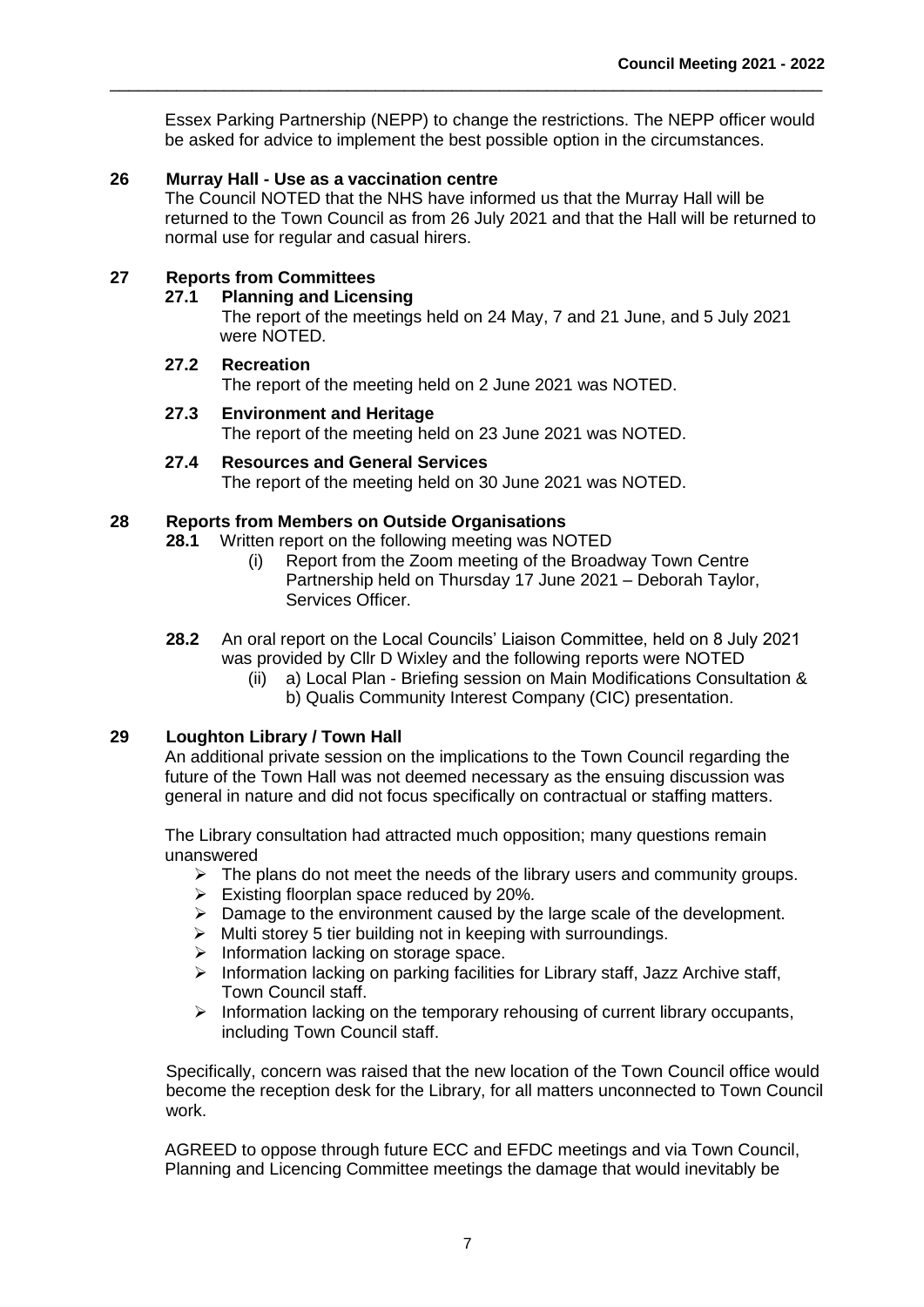caused to the Special Area of Conservation (SAC). Town Council members collectively agreed to await further developments.

NOTED that a special Town Council meeting may be required when further developments were forthcoming.

\_\_\_\_\_\_\_\_\_\_\_\_\_\_\_\_\_\_\_\_\_\_\_\_\_\_\_\_\_\_\_\_\_\_\_\_\_\_\_\_\_\_\_\_\_\_\_\_\_\_\_\_\_\_\_\_\_\_\_\_\_\_\_\_\_\_\_\_\_\_\_\_\_\_\_

**Signed: .……………………………………… Date: 20 October 2021**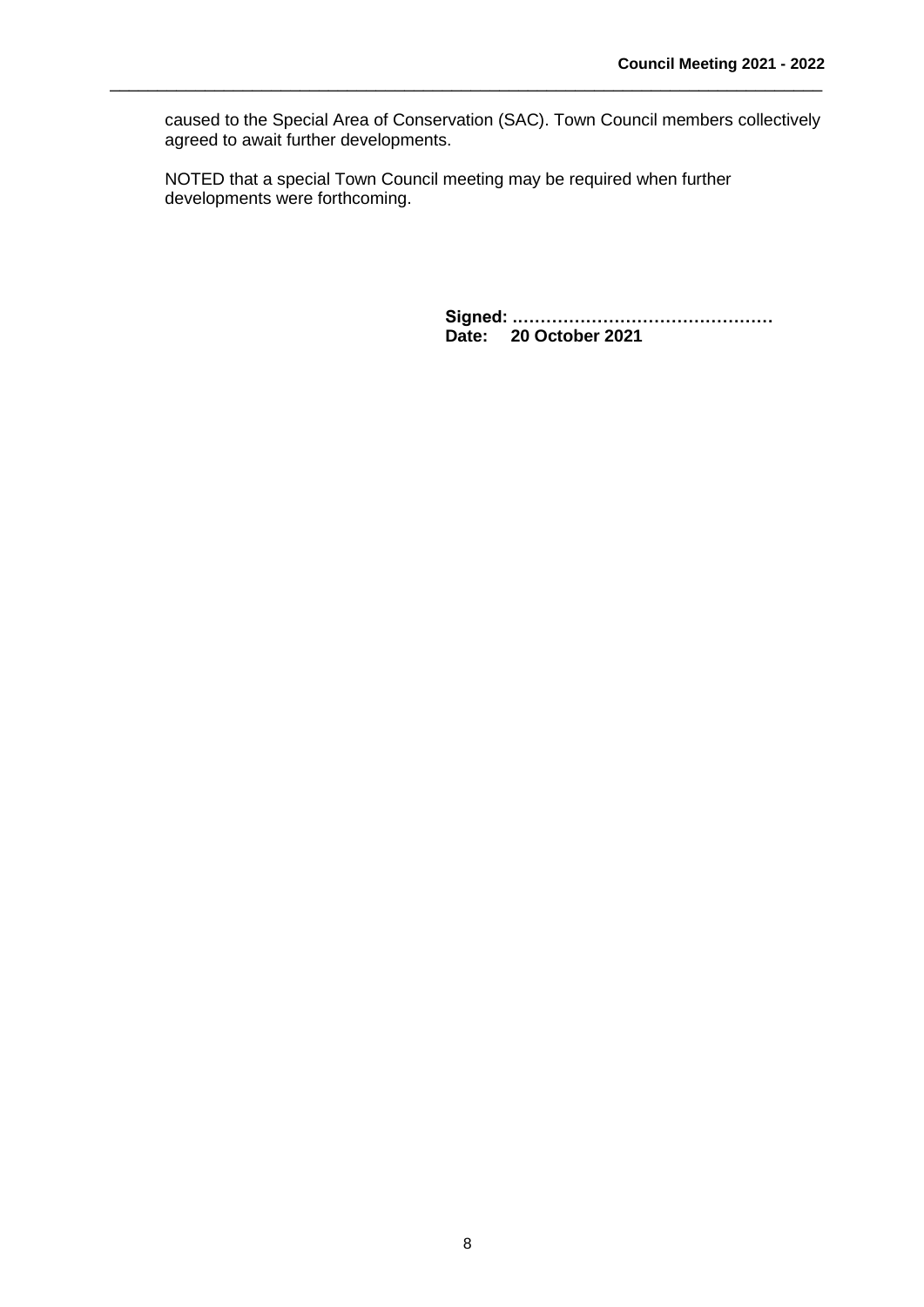C Davies J Jennings S Murray C P Pond **M Stubbings** D Wixley

### **LOUGHTON TOWN COUNCIL**

\_\_\_\_\_\_\_\_\_\_\_\_\_\_\_\_\_\_\_\_\_\_\_\_\_\_\_\_\_\_\_\_\_\_\_\_\_\_\_\_\_\_\_\_\_\_\_\_\_\_\_\_\_\_\_\_\_\_\_\_\_\_\_\_\_\_\_\_\_\_\_\_\_\_\_

### **COUNCIL MEETING**

### **MINUTES of the Meeting held on Wednesday 20 October 2021 at 7.45pm at Loughton Library & Town Hall, Traps Hill, Loughton IG10 1HD.**

#### **Present:**

**Councillors:** R Brookes (in the chair)

| P Abraham    | <b>B</b> Cohen |
|--------------|----------------|
| S Fontenelle | L House        |
| W Kauffman   | N MacKinnon    |
| M Owen       | C C Pond       |
| K Rainbow    | J Riley        |
| K Valentine  | G Wiskin       |
|              |                |

**Officers:** M Squire (Town Clerk) P Bryce (Community Manager)

#### **The meeting was preceded by the presentation of the Citizenship Award 2021 to Pesh Kapasiawala followed by a minute's silence as a mark of respect following the recent tragic death of Sir David Amess**

### **30 Apologies for Absence**

Apologies for absence were received from Cllrs P Beales, T Downing and S Murphy.

#### **31 Declarations of Interest**

Cllr C C Pond declared a non-pecuniary interest in Agenda items relating to Essex County Council and EFDC as he is a member of both councils.

Cllr S Murray declared a non-pecuniary interest in Agenda item 14 as he volunteers at both the 3Food4U Loughton Hub, and is the officially appointed ambassador of the Epping Forest Foodbank.

Cllr D Wixley declared a non-pecuniary interest in Agenda item 8.1 as he is a member of the EFDC Highways Panel and Agenda item 11 as he is a member of the Epping Forest Heritage Trust.

Cllr M Owen declared a non-pecuniary interest in Agenda item 8.1 as he has been in discussions with those issues.

Cllr C Davies declared a non-pecuniary interest in Agenda item 8.1 as she had attended the Debden Town Centre Partnership meetings.

### **32 Confirmation of Minutes**

The minutes of the meeting held on 13 July 2021 were CONFIRMED as a correct record and signed by the Chairman.

### **33 Public Representations**

None were received.

**34 Questions Without Discussion**  None were received.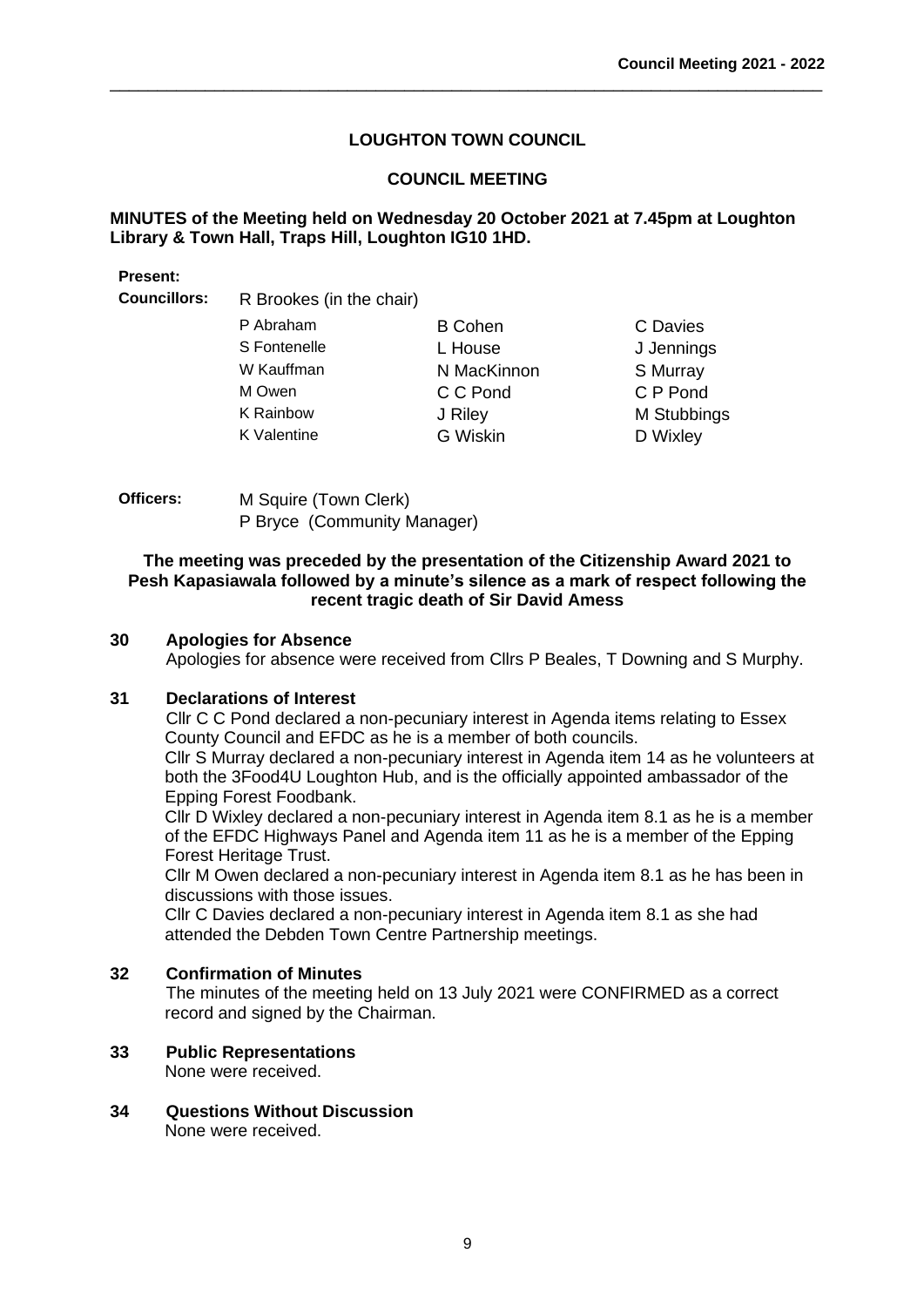### **35 Town Mayor's Engagements and Announcements**

The Town Mayor reported that since the last Council meeting held on 13 July 2021 she had attended the following engagements**:**

\_\_\_\_\_\_\_\_\_\_\_\_\_\_\_\_\_\_\_\_\_\_\_\_\_\_\_\_\_\_\_\_\_\_\_\_\_\_\_\_\_\_\_\_\_\_\_\_\_\_\_\_\_\_\_\_\_\_\_\_\_\_\_\_\_\_\_\_\_\_\_\_\_\_\_

The GROW Community Garden 5<sup>th</sup> Anniversary Celebration and Volunteer Appreciation; The Abbeyfield AGM and Afternoon Tea; EFDC invitation to the unveiling of the Holmehurst Blue Plaque; 1<sup>st</sup> year anniversary of the 3Food4U Loughton pop up; official opening of estate agents Durden & Hunt flagship office in Loughton; and the Inauguration of Rabbi Yanky & Rebbetzin Rochel Abrams at the Loughton Synagogue. Cllr Stella Murphy as Past Town Mayor had attended the Lopping Hall Open Day and the 3Food4U 1<sup>st</sup> year Anniversary Dinner at the Loughton RBL.

Members thanked the Town Mayor for organizing such a successful and rewarding visit to the Loughton Boys Holocaust Survivors Exhibition at the Epping Forest District Museum in August 2021.

### **36 Town Clerk's Report**

The Town Clerk reported that there is a shortage of volunteers to assist with the Remembrance Day Parade and that any assistance from members who had not already offered help would be appreciated**.**

#### **37 Requests from Epping Forest District Council's (EFDC) Town Centre Manager. 37.1 The Broadway, Loughton (Debden)**

Cllr Wixley reported that there seemed to be some confusion, as this agenda item is also on the Epping Forest Local Highways programme, has been validated for consideration and is awaiting funding.

Members also raised a number of concerns regarding the proposed scheme and AGREED that

- the Town Clerk would raise these points with the Town Centre Manager and seek further clarification regarding the involvement of the Highways Panel.
- this item should be passed on to the Environment & Heritage Committee for further discussion.

### **37.2 Christmas Window Campaign**

The Council NOTED the report.

### **38 Youth Work in Loughton**

The Council AGREED that the Town Clerk should formally ask Essex County Council (ECC) to incorporate a Youth Project space in their future plans following the proposed development of Loughton Library.

### **39 Thames Water (TW)**

The Town Council NOTED the report. The Town Clerk reported that although the recent Zoom meeting held with TW had been productive, a site meeting had not yet been forthcoming. He has now heard that TW are to carry out some investigative work on 30 October 2021, whereby CCTV cameras are to be put down in several drains to ascertain whether there are any blockages. Following this procedure, a site meeting with all interested parties will be convened.

### **40 Signage to Epping Forest from Loughton Station**

Councillor C C Pond and the Town Clerk provided further background information. Members AGREED that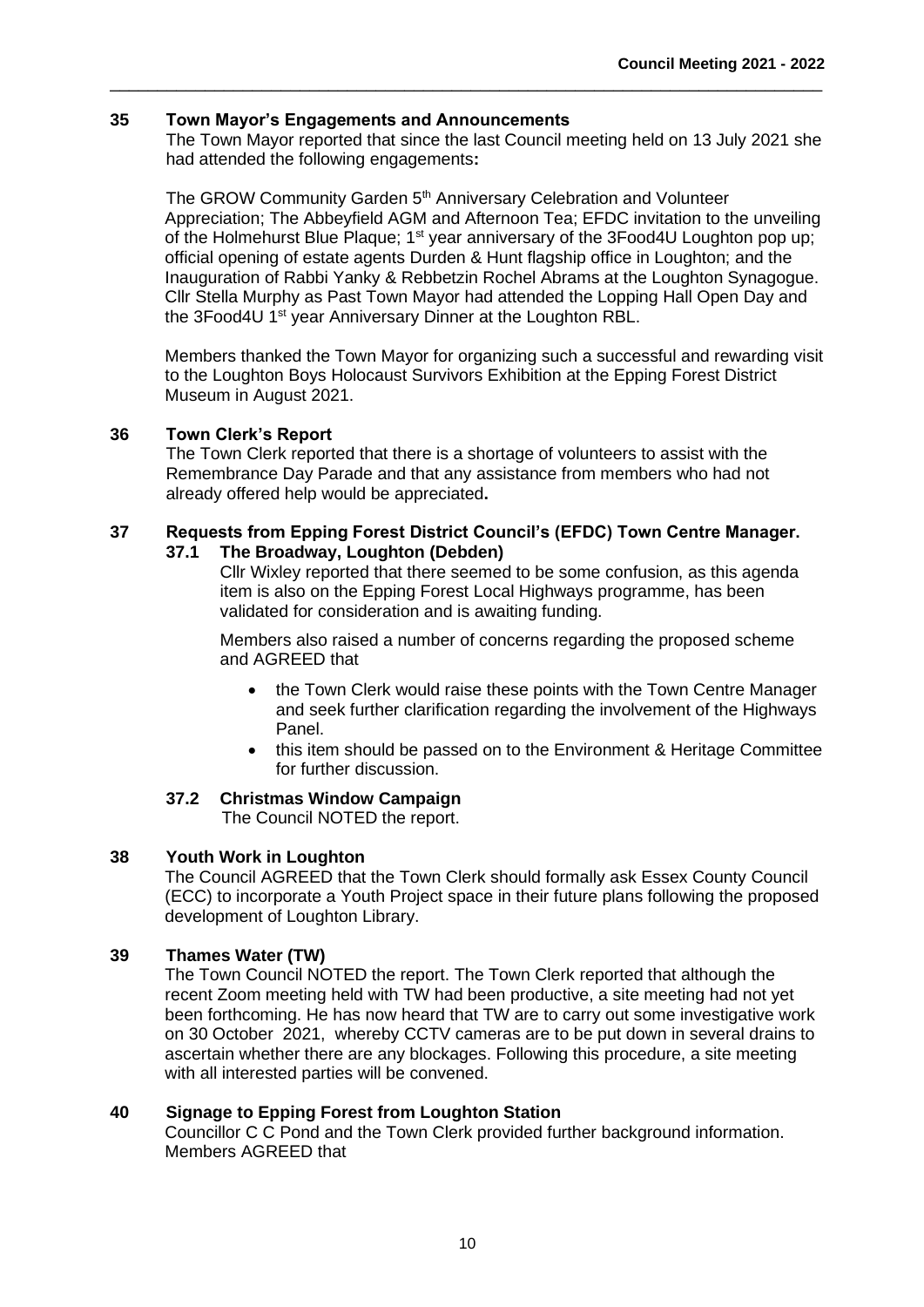• the Town Council should contribute available funding and grant funding towards the signage costs, and that

\_\_\_\_\_\_\_\_\_\_\_\_\_\_\_\_\_\_\_\_\_\_\_\_\_\_\_\_\_\_\_\_\_\_\_\_\_\_\_\_\_\_\_\_\_\_\_\_\_\_\_\_\_\_\_\_\_\_\_\_\_\_\_\_\_\_\_\_\_\_\_\_\_\_\_

• Transport for London (TFL) should be approached to request that 'Alight here for Epping Forest' or words to that affect should be announced over the tannoy system in the carriages as the underground trains approach Loughton Station.

### **41 Reports from Committees**

#### **41.1 Planning and Licensing**

The report of the meetings held on 19 July, 2 and 16 August, 6 and 21 September and 4 October 2021 were NOTED.

#### **41.2 Recreation**

The report of the meeting held on 7 September 2021 was NOTED.

#### **41.3 Environment and Heritage**

The report of the meeting held on 22 September 2021 was NOTED.

#### **41.4 Resources and General Services**

The report of the meeting held on 5 October 2021 was NOTED.

#### **42 Reports from Members on Outside Organisations**

Written reports on the following meetings were NOTED;

(iii) The report from the meetings of the Broadway Town Centre Partnership held on 29 July and 23 September 2021 – Deborah Taylor, Community and Services Officer.

The Town Council AGREED that the Town Clerk should ask the Chairman of the Broadway Town Centre Partnership to invite Essex County Ward Councillor, Cllr Lee Scott to these meetings in future.

- (iv) Essex Association of Local Councils 77<sup>th</sup> AGM Zoom meeting Thursday 23 September 2021 - Cllr D Wixley.
- (v) Roding Valley Meadows Nature Reserve Consultative Committee Cllr D Wixley – Cancelled - Wednesday 6 October 2021.

### **43 Motion to Town Council regarding Universal Credit and Working Tax Credit**

Councillor Murray proposed the following motion which was seconded by Councillor Davies:-

- (1) The Government has, as from 6th October 2021, cut universal credit and working tax credit by £20 a week;
- (2) This weekly cut is equivalent to £1,040 a year and;
- (3) Epping Forest Food-bank estimates that here in Epping Forest this decision is likely to have a serious impact on more than 9,000 people and will adversely affect many individuals and families here in Loughton.

Loughton Town Council resolves to ask our local MP to actively seek the reinstatement of this £20 cut as soon as possible.

After some discussion and following a vote it was AGREED that the Town Clerk should write to the local MP to actively seek the reinstatement of this £20 cut as soon as possible.

> **Signed: .……………………………………… Date: 25 January 2022**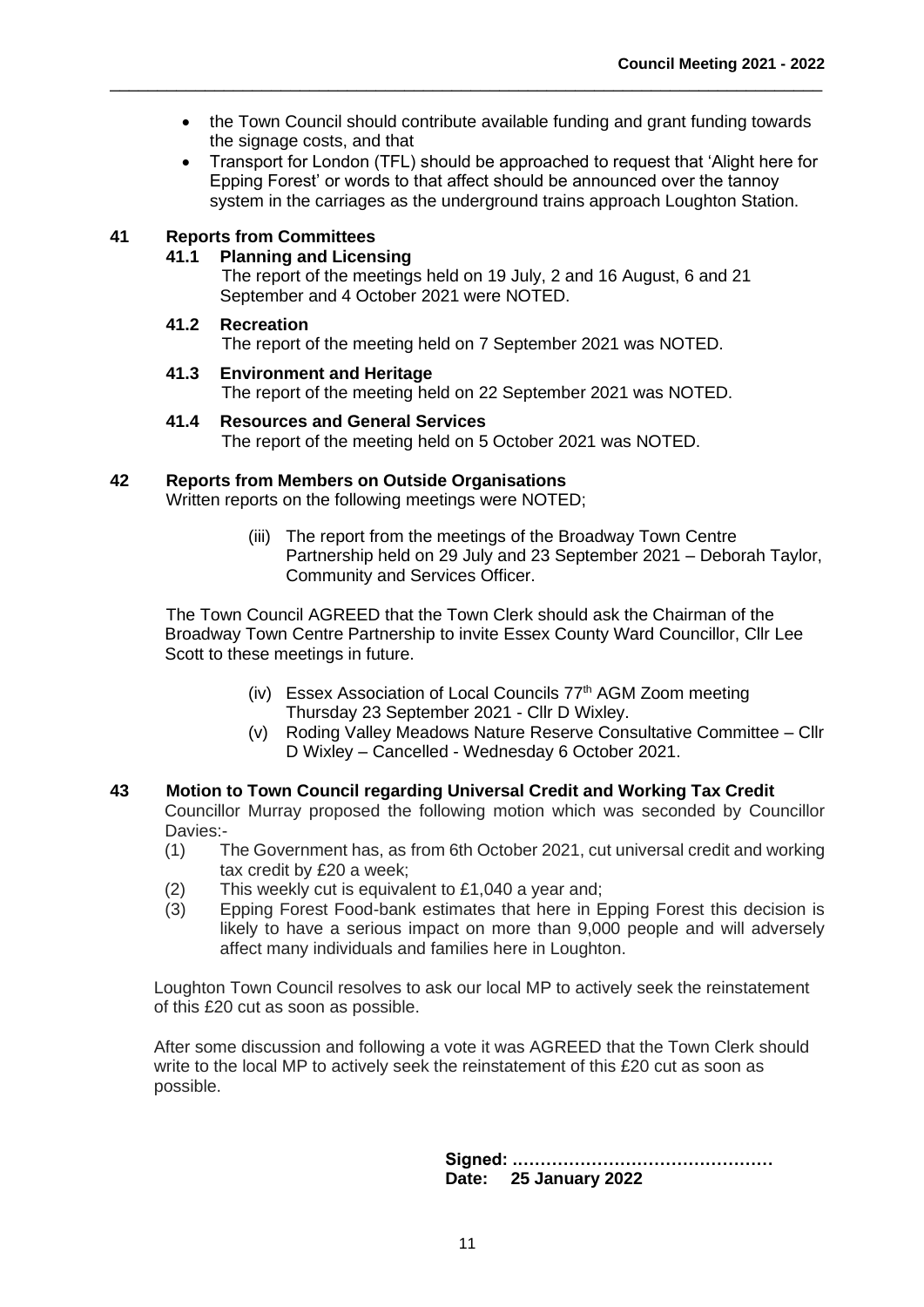\_\_\_\_\_\_\_\_\_\_\_\_\_\_\_\_\_\_\_\_\_\_\_\_\_\_\_\_\_\_\_\_\_\_\_\_\_\_\_\_\_\_\_\_\_\_\_\_\_\_\_\_\_\_\_\_\_\_\_\_\_\_\_\_\_\_\_\_\_\_\_\_\_\_\_

### **COUNCIL MEETING**

### **MINUTES of the Meeting held on Tuesday 25 January 2022 at 7.00pm at Loughton Library & Town Hall, Traps Hill, Loughton IG10 1HD.**

| . |                                              |                  |            |
|---|----------------------------------------------|------------------|------------|
|   | <b>Councillors:</b> R Brookes (in the chair) |                  |            |
|   | P Abraham                                    | <b>B</b> Cohen   | C Davies   |
|   | S Fontenelle                                 | L House          | J Jennings |
|   | W Kauffman                                   | N MacKinnon      | S Murphy   |
|   | S Murray                                     | M Owen           | C C Pond   |
|   | C P Pond                                     | <b>K</b> Rainbow | J Riley    |
|   | M Stubbings                                  | <b>G</b> Wiskin  | D Wixley   |
|   |                                              |                  |            |
|   |                                              |                  |            |

**Officers:** M Squire (Town Clerk) K Lumb (Deputy Town Clerk) P Bryce (Community Manager)

A minute's silence was held at the beginning of the meeting in memory of former Town Councillors Lucette Howe (elected 2008/12) and Chris Harper (elected 2011/12)

### **44 Apologies for Absence**

**Present:**

Apologies for absence were received from Cllrs P Beales, T Downing and K Valentine.

#### **45 Declarations of Interest**

Cllr C C Pond declared a non-pecuniary interest in any Agenda items relating to Essex County Council and EFDC as he is a member of both councils.

#### **46 Confirmation of Minutes**

The minutes of the meeting held on 20 October 2021 were CONFIRMED as a correct record and signed by the Chairman.

## **47 Public Representations**

None were received.

**48 Questions Without Discussion**  None were received.

#### **49 Town Mayor's / Town Clerk's Report**

The Town Clerk was pleased to report that this was now the first time for approximately two years ( due to covid restrictions), that a full ensemble of staff was now back in the office, which is now impacting positively on running the Town Council's operations. It was also noted that working from home in some instances was appropriate.

#### **50 Council Precept for 2022/23**

The Council NOTED that the tax base for 2022/23 had been confirmed as £12,732.8. and the Estimates and financial forecast reports presented.

The Council AGREED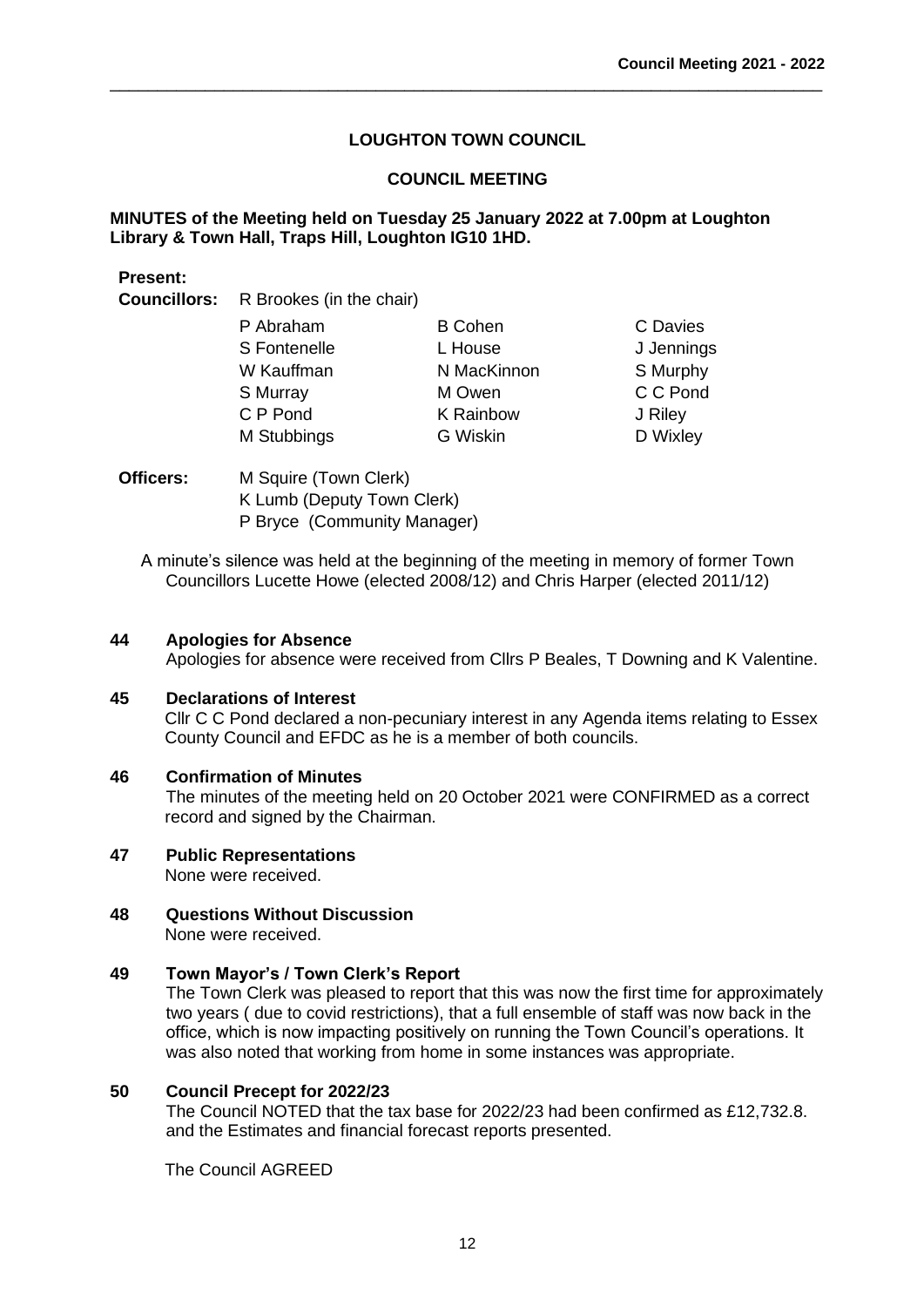- i. the budget for 2022/23
- ii. the amount to be taken from and adjustments to Earmarked Reserves ; and

\_\_\_\_\_\_\_\_\_\_\_\_\_\_\_\_\_\_\_\_\_\_\_\_\_\_\_\_\_\_\_\_\_\_\_\_\_\_\_\_\_\_\_\_\_\_\_\_\_\_\_\_\_\_\_\_\_\_\_\_\_\_\_\_\_\_\_\_\_\_\_\_\_\_\_

iii. the level of the Precept for 2022/23

The Council unanimously RESOLVED to set the precept for 2022/23 at £829,663. This will set the Loughton proportion of the annual council tax for a band D property as £65.16, an increase of £2.72 from the current year of £62.44.

#### **51 Town Mayor's Engagements and Announcements**

Loughton Town Mayor, Cllr Rose Brookes, reported that since the last Council meeting held on 20 October 2021, she had attended the following events.

LADS Production of a Fine Bright Day Today at Lopping Hall, Remembrance Service and Parade on Kings Green, the Loughton Methodist Church Bazaar, EFDSC Swimming Gala at Loughton Leisure Centre, Junior Peaced Together Graduation at Restore Community, Norma Green's Memorial in Waltham Abbey, the Light up a Life at Loughton Methodist Church and Kings Green, Christmas Carols outside St Mary's Church, St John's Church Festival of Nine Lessons and Carols and the LADS Production of Gaslight at the Lopping Hall.

### **52 Thames Water (TW) – Flooding issues**

The issues in the Albion Hill / Smarts Lane and Roding Valley / Valley Hill areas of Loughton were reiterated. A Zoom meeting involving TW, a number of Town Councillors and the Town Clerk was called on 23 December 2021, specifically regarding the ongoing situation at Roding Valley / Valley Hill and the disruption caused to local residents in the vicinity. The lack of general communication from TW and particularly with local residents was highlighted. TW gave an undertaking towards an end to the disruption by 19 January 2022 and eventually the four way traffic lights system at the Roding Valley crossroads was restored by 24 January 2022. Th e Town Clerk reported that he had also contacted Mr Richard Hollis at Essex County Council Highways to progress the repair works

Cllr Murray drew attention to

- $\triangleright$  the general unpleasantness of the whole situation,
- $\triangleright$  the eight weeks of misery that local residents had endured,
- ➢ the absence of absence of the 167 bus service since 23 November 2021
- $\triangleright$  the angst caused by the disruption to traffic flow, ensuing bottleneck s caused in local streets and in some cases resulting in damage to householders' vehicles,

The various oral reports were NOTED. It was AGREED that some form of an ex-gratia payment should be sought from TW. A contribution towards the new Roding Valley Children's Playground was one suggestion.

The Town Clerk also informed members that he would be seeking an update from TW on another ongoing issue in and around Fieldings Court by the Loughton Cricket Ground.

### **53 Local Plan - Issues raised by Epping Forest District Council (EFDC) in their letter to the inspector dated 21-12- 21**

Members NOTED and AGREED the wording of the Town Council's response.

#### **54 Reports from Committees**

#### **54.1 Planning and Licensing**

The report of the meetings held on 18 October, 1, 15 and 29 November, 13 December 2021 and 10 January 2022 were NOTED.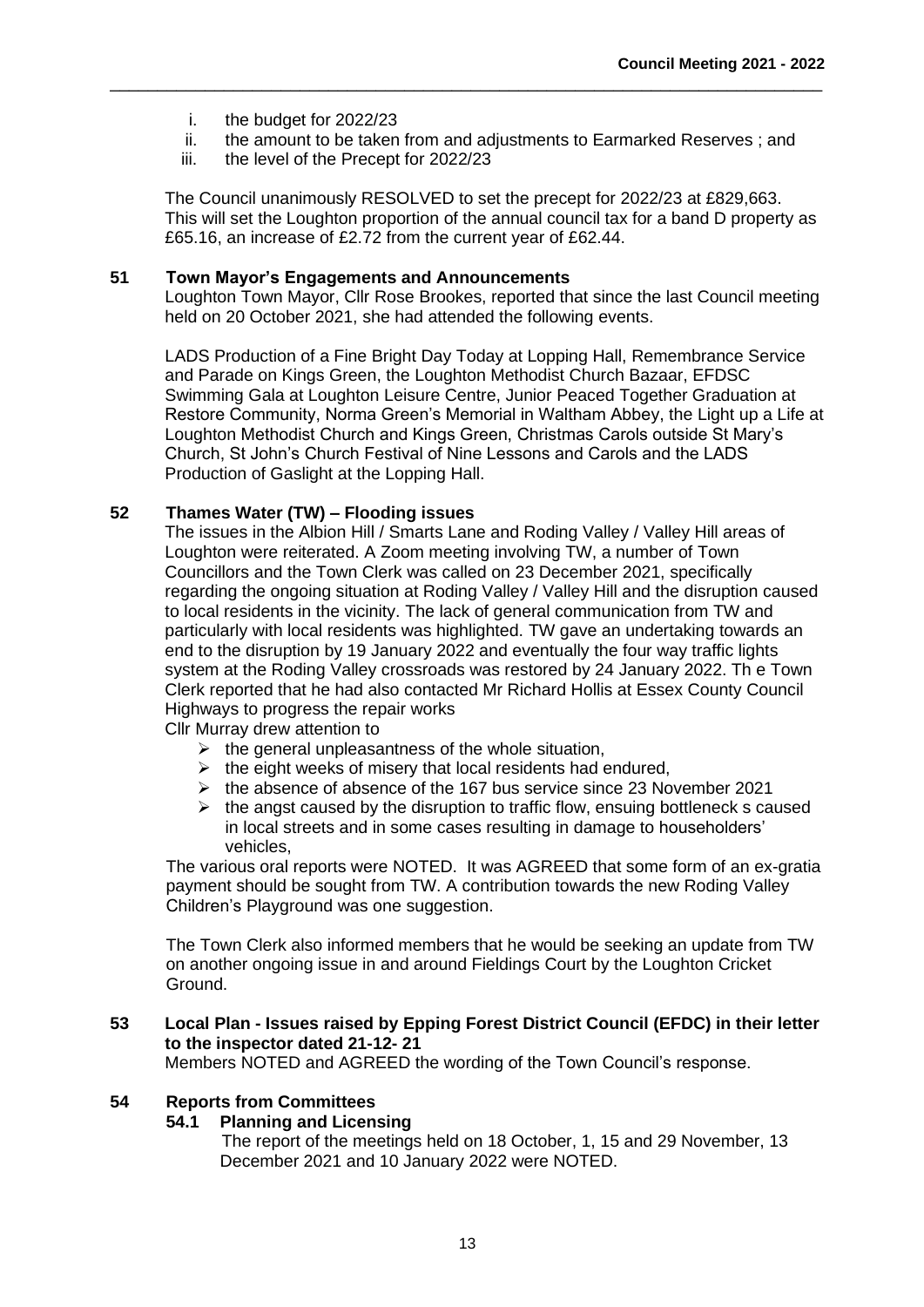### **54.2 Recreation**

The reports of the meetings held on 10 November 2021 and 12 January 2022 were NOTED. Cllr Murray thanked Loughton Resident Association members for 'calling in' an Epping Forest District Council agenda item for the proposed tree planting plans for the open spaces of Jessel Green and Rochford Green where the proposals showed an overabundance of trees. He also thanked them for their ensuing work on this item.

#### **54.3 Environment and Heritage**

The report of the meeting held on 23 November 2021 was NOTED.

\_\_\_\_\_\_\_\_\_\_\_\_\_\_\_\_\_\_\_\_\_\_\_\_\_\_\_\_\_\_\_\_\_\_\_\_\_\_\_\_\_\_\_\_\_\_\_\_\_\_\_\_\_\_\_\_\_\_\_\_\_\_\_\_\_\_\_\_\_\_\_\_\_\_\_

### **54.4 Resources and General Services**

The reports of the meetings held on 8 December 2021 and 12 January 2022 were NOTED.

### **55 Reports from Members on Outside Organisations**

Written reports on the following meeting were NOTED.

i. Report from the Tree Wardens' Meeting held on 2 November 2021 – Cllr D Wixley

> **Signed: .……………………………………… Date: 22 February 2022**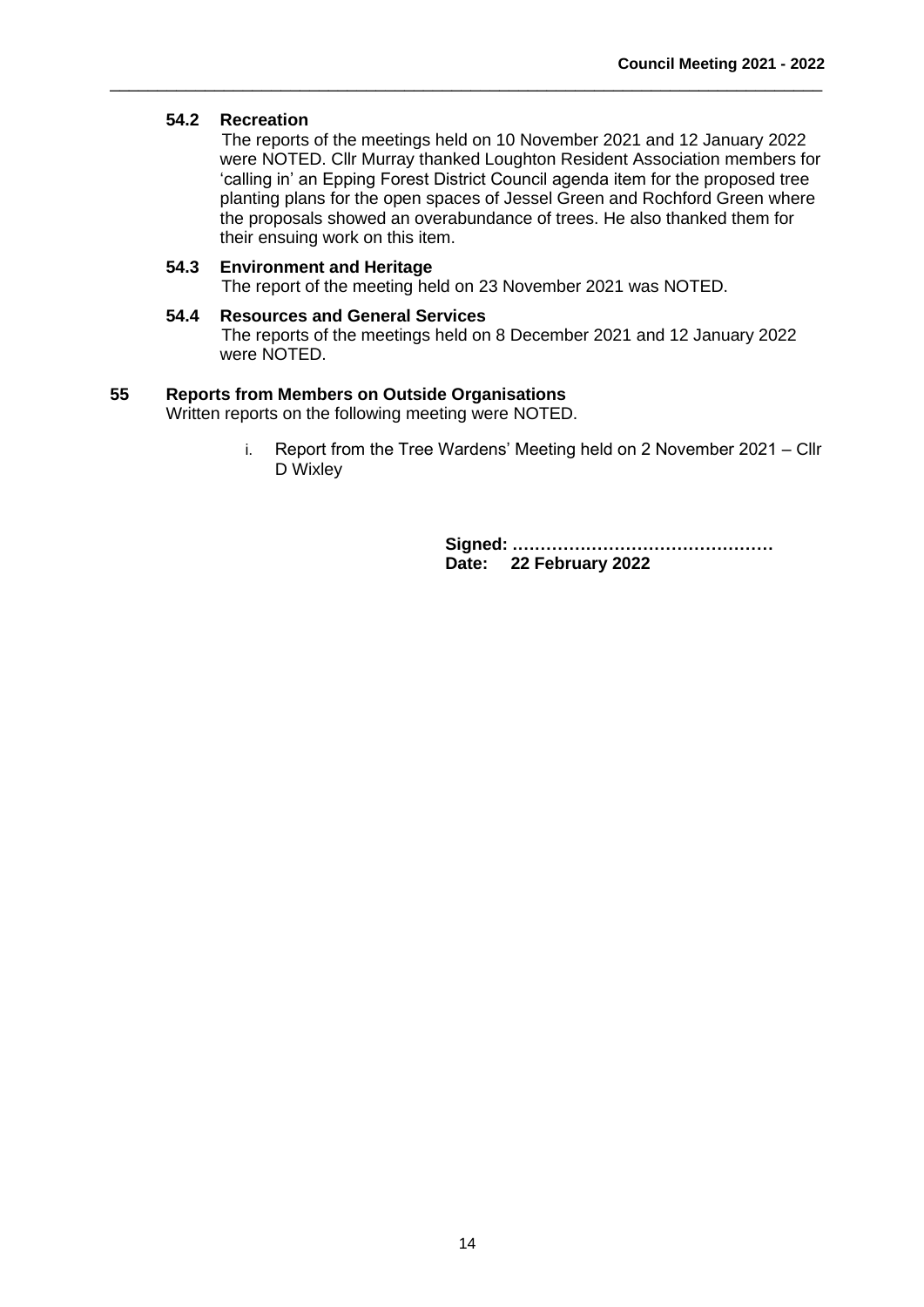\_\_\_\_\_\_\_\_\_\_\_\_\_\_\_\_\_\_\_\_\_\_\_\_\_\_\_\_\_\_\_\_\_\_\_\_\_\_\_\_\_\_\_\_\_\_\_\_\_\_\_\_\_\_\_\_\_\_\_\_\_\_\_\_\_\_\_\_\_\_\_\_\_\_\_

### **COUNCIL MEETING**

### **MINUTES of the Meeting held on Tuesday 22 February 2022 at 7.45pm at Loughton Library & Town Hall, Traps Hill, Loughton IG10 1HD.**

#### **Present:**

**Councillors:** R Brookes (in the chair)

| P Abraham        | <b>B</b> Cohen | T Downing   |
|------------------|----------------|-------------|
| S Fontenelle     | L House        | J Jennings  |
| W Kauffman       | N MacKinnon    | S Murphy    |
| S Murray         | C C Pond       | C P Pond    |
| <b>K</b> Rainbow | J Riley        | M Stubbings |
| K Valentine      | D Wixley       |             |
|                  |                |             |

**Officers:** M Squire (Town Clerk) P Bryce (Community Manager)

#### **56 Apologies for Absence**

Apologies for absence were received from Cllrs P Beales, C Davies, M Owen and G Wiskin.

### **57 Declarations of Interest**

Cllr C C Pond declared a non-pecuniary interest in any Agenda items relating to Essex County Council and Epping Forest District Council (EFDC) as he is a member of both councils.

Cllr Murray joined the meeting during the following item.

#### **58 Confirmation of Minutes**

The minutes of the meeting held on 25 January 2022 were CONFIRMED as a correct record and signed by the Chairman.

- **59 Public Representations** None were received.
- **60 Questions Without Discussion**  None were received.

# **61 Town Mayor's / Town Clerk's Report**

The Town Clerk reported the following:

In relation to 'Storm Eunice' (on the preceding Friday) two trees came down at the Memorial Rose Garden on Roding Road. The Trees were cleared and the area taped off and made safe. Officers are seeking advice from the Council's Insurers and contractors to replace or repair both the fence and bench that were damaged. A large branch fell in the Town Council Cemetery, causing minor damage to a memorial stone. On an unrelated incident a member of staff had been hit by a flying roof tile but is making a good recovery. Best wishes were sent.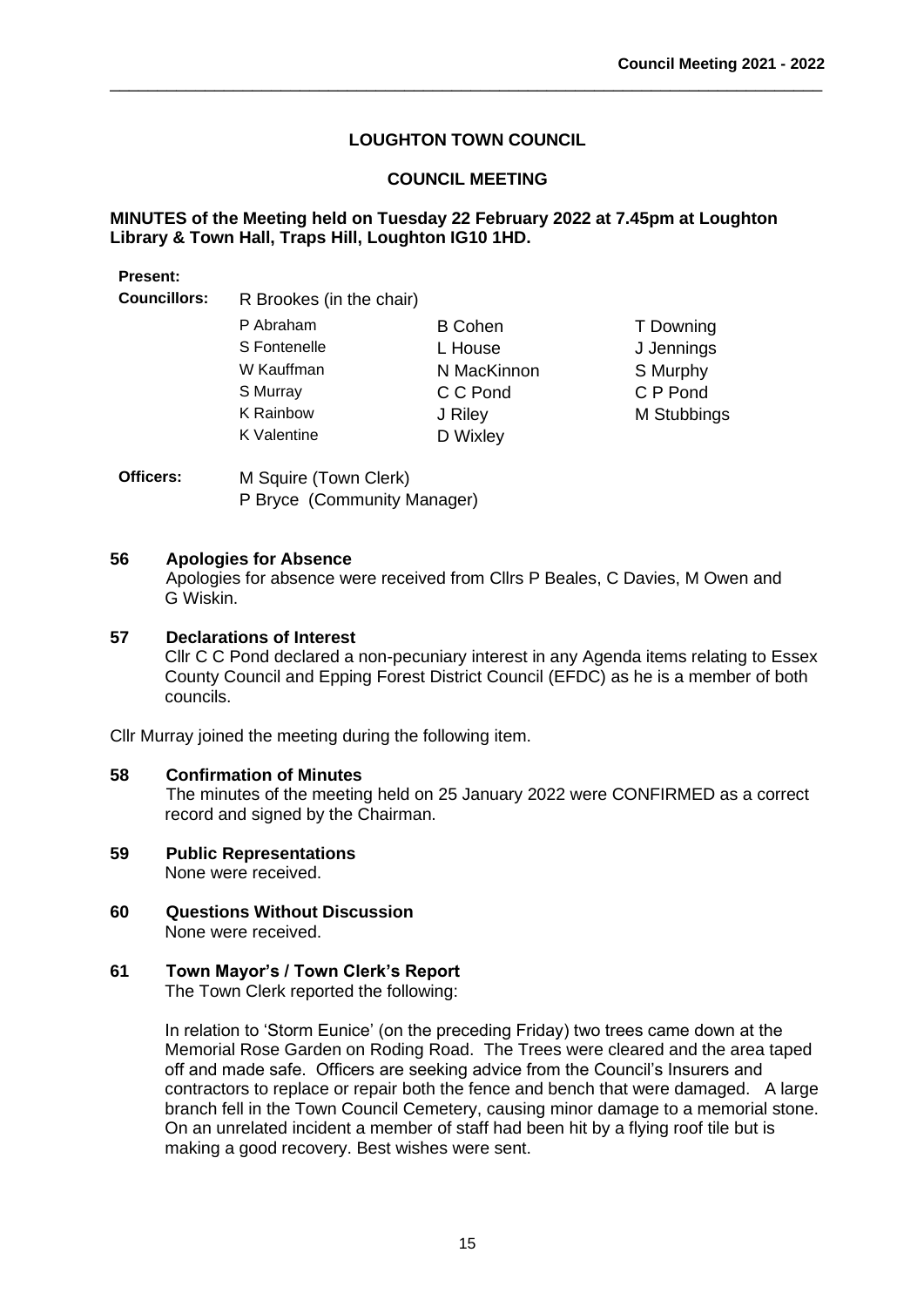At the request of the City of London Corporation, it was reported (as part of the ongoing Community Safety Partnership work) that the benches will not be reinstated at the top of York Hill for the time being. It would be beneficial for the Town Clerk to join the Community Safety Partnership.

\_\_\_\_\_\_\_\_\_\_\_\_\_\_\_\_\_\_\_\_\_\_\_\_\_\_\_\_\_\_\_\_\_\_\_\_\_\_\_\_\_\_\_\_\_\_\_\_\_\_\_\_\_\_\_\_\_\_\_\_\_\_\_\_\_\_\_\_\_\_\_\_\_\_\_

Members were reminded that a number of short councillor profiles were still required for the Town Council website.

#### **62 Town Mayor's Engagements and Announcements**

Loughton Town Mayor, Cllr Rose Brookes, reported that since the last Council meeting held on 25 January 2022, she had attended the following events; Upstage Theatre Company The Loughton Pantomime, Ricardo Curbelo Latin American Harpist – Lopping Hall and Waltham Abbey Civic Service.

Cllr Murray thanked the Town Mayor for inviting him as her guest to the Loughton Pantomime and expressed what a good show it was. Cllr House reported that 'Upstage' were extremely happy with the 'sold out' performances, and that they were now able to continue as a theatre company.

#### **63 RideLondon**

The Town Clerk reported that he had attended a 'Teams' meeting with Mr Robert Mitchell, RideLondon Engagement Manager, who explained that Sunday 29 May 2022 would be the mass, all day event, with the ride starting at 6am and ending around 5.30pm. Loughton would be 'an island in the middle' of the circuit of the A104 going out of London and into Essex and the returning cyclists travelling back on A113. The route will not affect Loughton directly but there will be problems getting in and out of Loughton on that particular day. The Town Council should point out to local residents, nearer the time the problems that may occur, as well as publicising the event itself. Roads along the route will have their potholes repaired.

Members NOTED the report.

#### **64 Town Centre Regeneration**

Members discussed the request in some depth and were of the opinion that Loughton Town Council (LTC) already does a lot for the Broadway and High Street e.g. planted baskets, Christmas Lights, Christmas Window Competition, as well as an annual Fun Day on Jessel Green and other community events etc. LTC members attend the Town Centre Broadway Partnership meetings.

Additionally the 2022/2023 budget has already been set. Therefore members opted to decline this request from Epping Forest District Council (EFDC) to contribute to the Town Centre Manager's salary. Consideration may be given for the following year, if requested.

The Town Clerk would convey this decision to EFDC.

#### **65 Thames Water**

The Town Clerk reported that following the last meeting a letter had been sent to Thames Water (TW), requesting an ex gratia payment to be paid as a way of compensation for the disruption and misery caused before and after Christmas 2021 in the Roding Road / Valley Hill vicinity. This could potentially be a contribution towards the Roding Valley Recreation Ground playground project. TW are considering the request.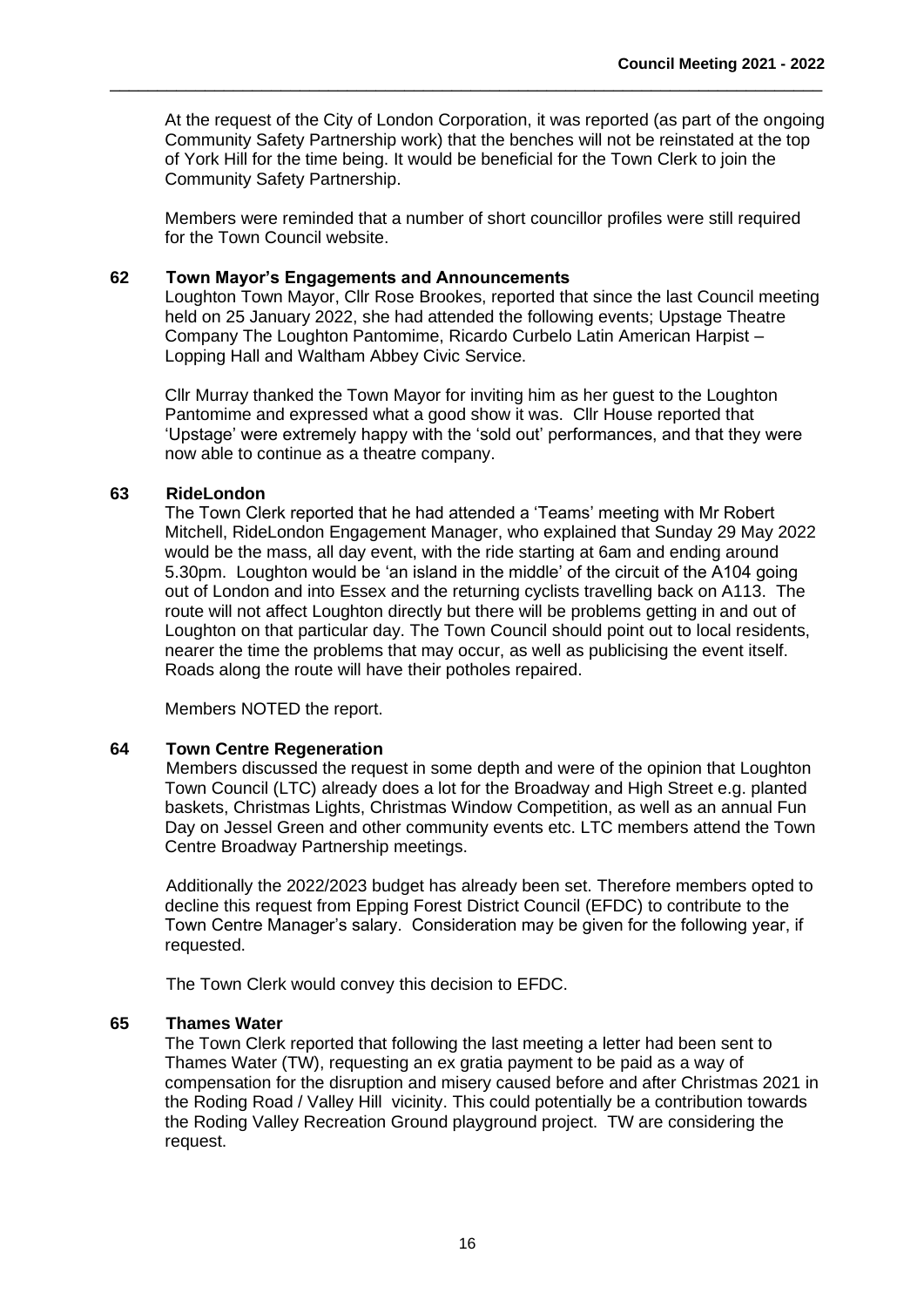The Town Clerk is also awaiting a further response from TW on the flooding issues in and around Fieldings Court, Loughton Cricket Club and The Uplands.

\_\_\_\_\_\_\_\_\_\_\_\_\_\_\_\_\_\_\_\_\_\_\_\_\_\_\_\_\_\_\_\_\_\_\_\_\_\_\_\_\_\_\_\_\_\_\_\_\_\_\_\_\_\_\_\_\_\_\_\_\_\_\_\_\_\_\_\_\_\_\_\_\_\_\_

### **66 Reports from Committees**

#### **66.1 Planning and Licensing**

The report of the meetings held on 24 January and 7 February 2022 were NOTED.

#### **66.2 Environment and Heritage**

The report of the meeting held on 25 January was NOTED.

#### **66.3 Resources and General Services**

The reports of the meetings held on 9 February 2022 were NOTED. Cllr Murray reported on RG81 that the working party was impressed with the quality of the applications for this year's Financial Assistance Grants.

### **67 Reports from Members on Outside Organisations**

None were received.

#### **68 Exclusion of the Press and Public**

The Committee RESOLVED to exclude the press and public from the following item in accordance with the Public Bodies (Admission to Meetings) Act 1960, as they contained confidential information relating to contractual and / or staffing matters.

### **69 Buckingham Court**

Town Council members NOTED the Report.

**Signed: .……………………………………… Date: 26 April 2022**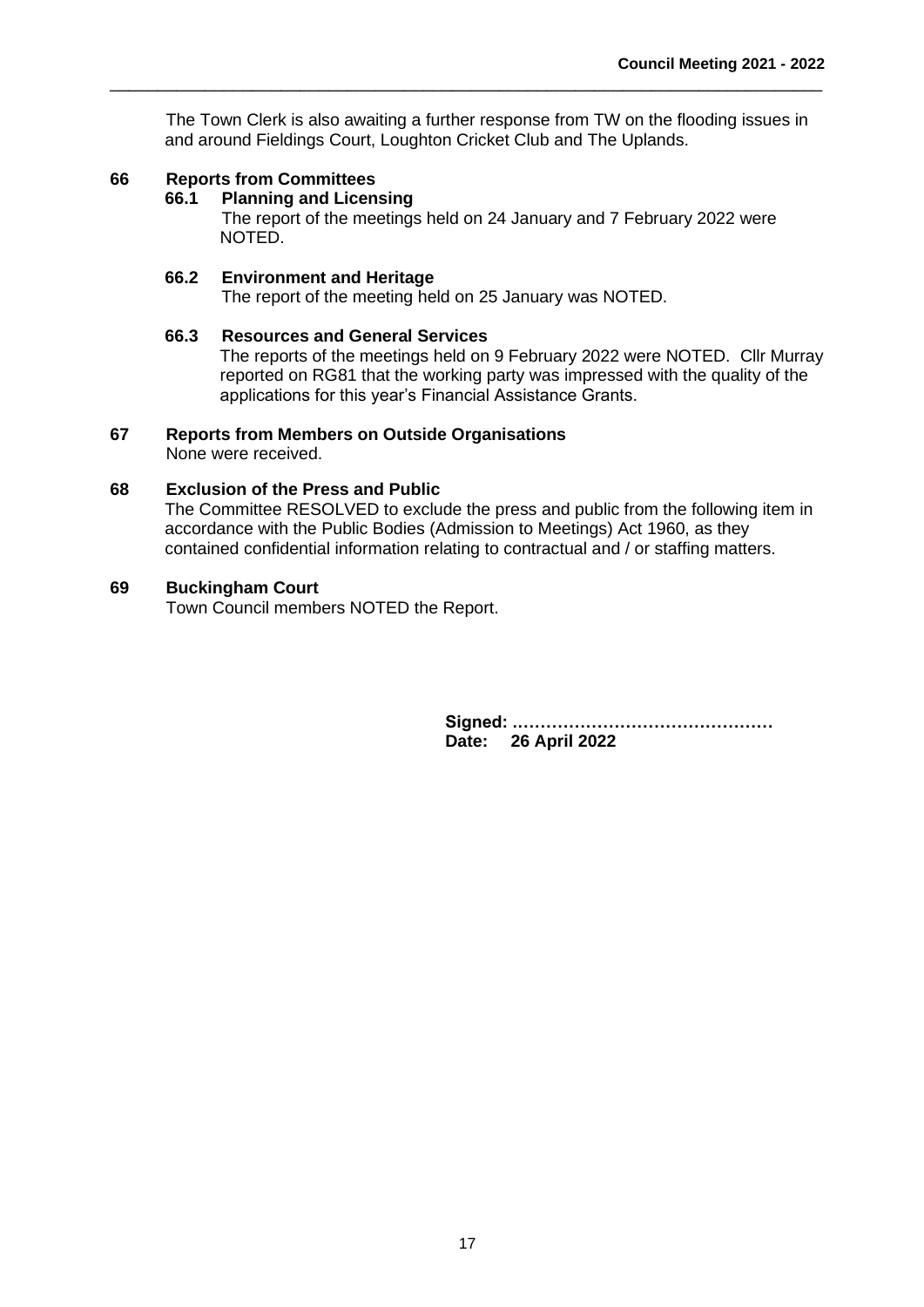\_\_\_\_\_\_\_\_\_\_\_\_\_\_\_\_\_\_\_\_\_\_\_\_\_\_\_\_\_\_\_\_\_\_\_\_\_\_\_\_\_\_\_\_\_\_\_\_\_\_\_\_\_\_\_\_\_\_\_\_\_\_\_\_\_\_\_\_\_\_\_\_\_\_\_

### **COUNCIL MEETING**

### **MINUTES of the Meeting held on Tuesday 26 April 2022 at 7.45pm at Loughton Library & Town Hall, Traps Hill, Loughton IG10 1HD.**

#### **Present:**

**Councillors:** R Brookes (in the chair)

| P Abraham    | <b>B</b> Cohen     | C Davies        |
|--------------|--------------------|-----------------|
| S Fontenelle | L House            | J Jennings      |
| W Kauffman   | N MacKinnon        | S Murphy        |
| S Murray     | M Owen             | C C Pond        |
| C P Pond     | <b>K</b> Rainbow   | J Riley         |
| M Stubbings  | <b>K</b> Valentine | <b>G</b> Wiskin |
| D Wixley     |                    |                 |

**Officers:** P Bryce (Community Manager)

#### **70 Apologies for Absence**

Apologies for absence were received from Cllrs P Beales and T Downing and from the Town Clerk.

### **71 Declarations of Interest**

Cllr C C Pond declared a non-pecuniary interest in any Agenda items relating to Essex County Council and Epping Forest District Council (EFDC) as he is a member of both councils.

M Owen joined the meeting during the following item.

#### **72 Confirmation of Minutes**

The minutes of the meeting held on 22 February 2022 were CONFIRMED as a correct record and signed by the Chairman.

#### **73 Public Representations** None were received.

**74 Questions Without Discussion**  None were received.

### **75 Town Clerk's Report**

The Council noted that the Town Clerk was absent from this meeting, any follow up on Agenda Items 10.1.2 and 10.1.3 will be reported at the next council meeting.

### **76 Town Mayor's Engagements and Announcements**

Loughton Town Mayor, Cllr Rose Brookes, reported that since the last council meeting held on 22 February 2022, she had attended the following events; Yes Partnership Motivation Conference, Annual Town Meeting at Murray Hall, Woodland Grove Care home Queen's Jubilee Tree Planting, Talk at the Girls Group Loughton Methodist Church, The Queen's Jubilee Tree Planting at the Memorial Rose Garden on Roding Road, Yes Partnership Motivation Conference, New City College Performing Arts Production of Orwellian Event, LADS production of 'Frost/Nixon' by Peter Morgan,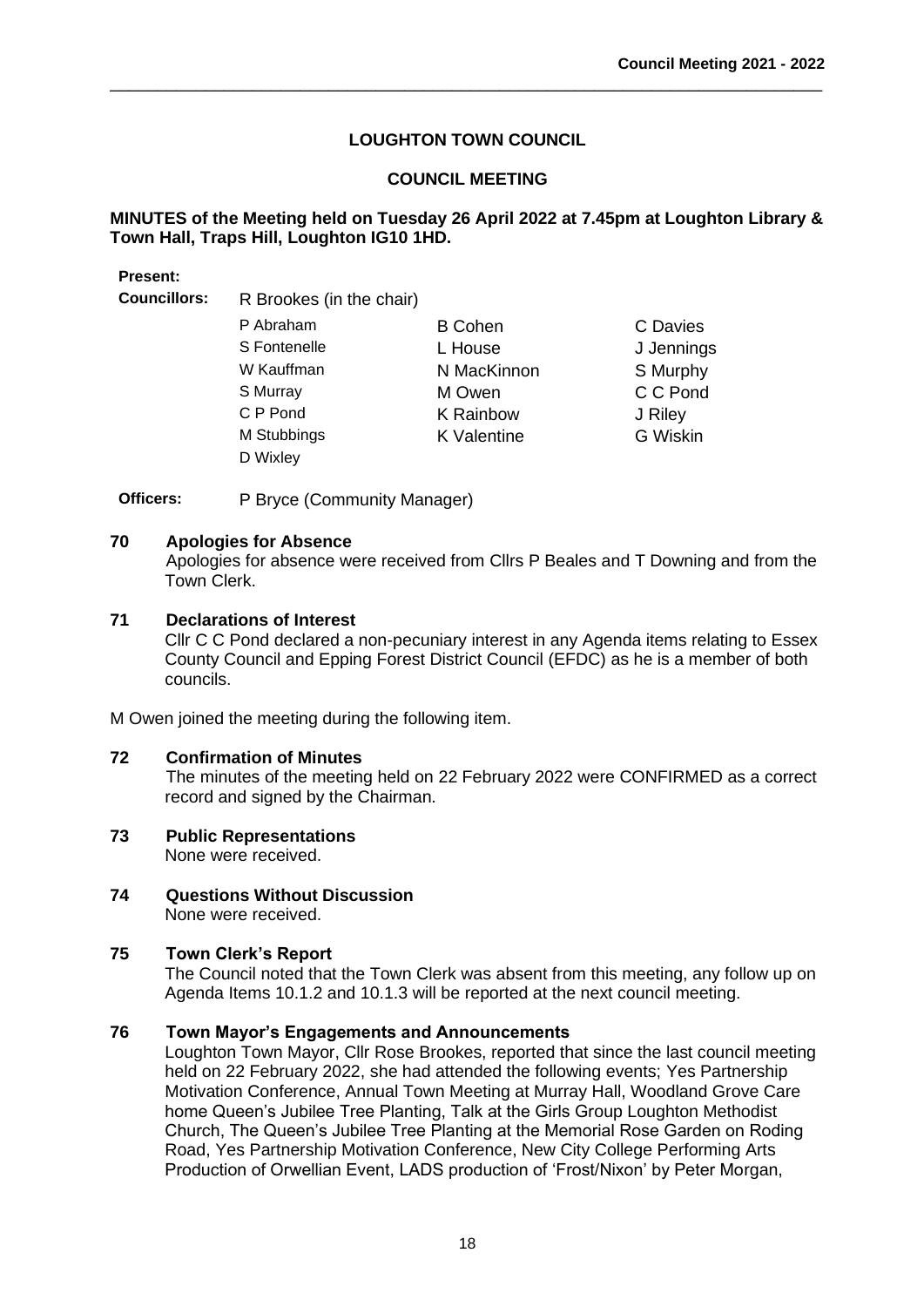Raffle in aid of the Ukrainian Humanitarian Crisis and Woodland Grove Care home – Invest in our Planet "Earth Day".

\_\_\_\_\_\_\_\_\_\_\_\_\_\_\_\_\_\_\_\_\_\_\_\_\_\_\_\_\_\_\_\_\_\_\_\_\_\_\_\_\_\_\_\_\_\_\_\_\_\_\_\_\_\_\_\_\_\_\_\_\_\_\_\_\_\_\_\_\_\_\_\_\_\_\_

The Council noted the amendment of the Tree Planting took place at the Memorial Rose Garden on Roding Road and not at the original proposed location of Murray Hall as stated on the Agenda.

Cllr Murray reported how lucky Loughton is to have the Loughton Amateur Dramatic Society based at Lopping Hall and the quality of their performances.

### **77 Thames Water**

The Council commented on the correspondence received from Thames Water, their main areas of concern were the amount of debris and rubbish that was left after each repair work was undertaken.

Cllr S Murray declared a non-pecuniary interest as a resident of Avondale Drive. The Council asked the Town Clerk to make a formal response to TW's correspondence and ask that they clear up the rubbish that has been left at the Pumping Station in Avondale Drive junction with Roding Road.

### **78 Reports from Committees**

#### **78.1 Planning and Licensing**

The report of the meetings held on 21 February, 7 March and 4 April 2022 were NOTED.

### **78.2 Recreation**

The report of the meeting held on 9 March 2022 was NOTED.

### **78.3 Environment and Heritage**

The report of the meeting held on 29 March 2022 was NOTED.

### **78.4 Resources and General Services**

The report of the meetings held on 13 April 2022 was NOTED. In the absence of the Town Clerk, Cllr C P Pond moved a motion which was seconded by Cllr J Jennings and members Agreed that the 2022/23 meetings will start at 19:30 for a trial period, to be further reviewed in 2023.

Cllr Fontenelle joined the meeting during the following item.

### **79 Reports from Members on Outside Organisations**

Written reports from the following meetings were NOTED:

- **79.1** The Essex Association of Local Councils (EALC), Larger Local Councils Forum held on 3 March 2022 – Cllr David Wixley
- **79.2** The Minutes from The Broadway Town Centre Partnership held on 10 March 2022 will be noted at the next Council meeting. Cllr Brookes reported that a significant piece of news was that the current Chair Judy Lovell is moving away from Loughton and will be resigning from her position. This will leave a huge gap and a new Chair will need to be appointed.
- **79.3** Local Council Liaison Committee Meeting held on 14 March 2022, the notes from this meeting will be reported at the next Council meeting.

### **80 Epping Forest District Council (EFDC) Market Policy on Q1 Footfall**

The Council reported that the report from Huq Industries distributed by Paul Messenger, Town Centres Manager, EFDC was most depressing reading. They noted the fall in footfall both in the High Road and the Broadway with some sadness.

After lengthy discussion regarding the ongoing parking issues and tiredness of the buildings Members suggested that the flats and shops on the Broadway deserved better, the flats and shops look very tired and shabby and could do with some 'tender